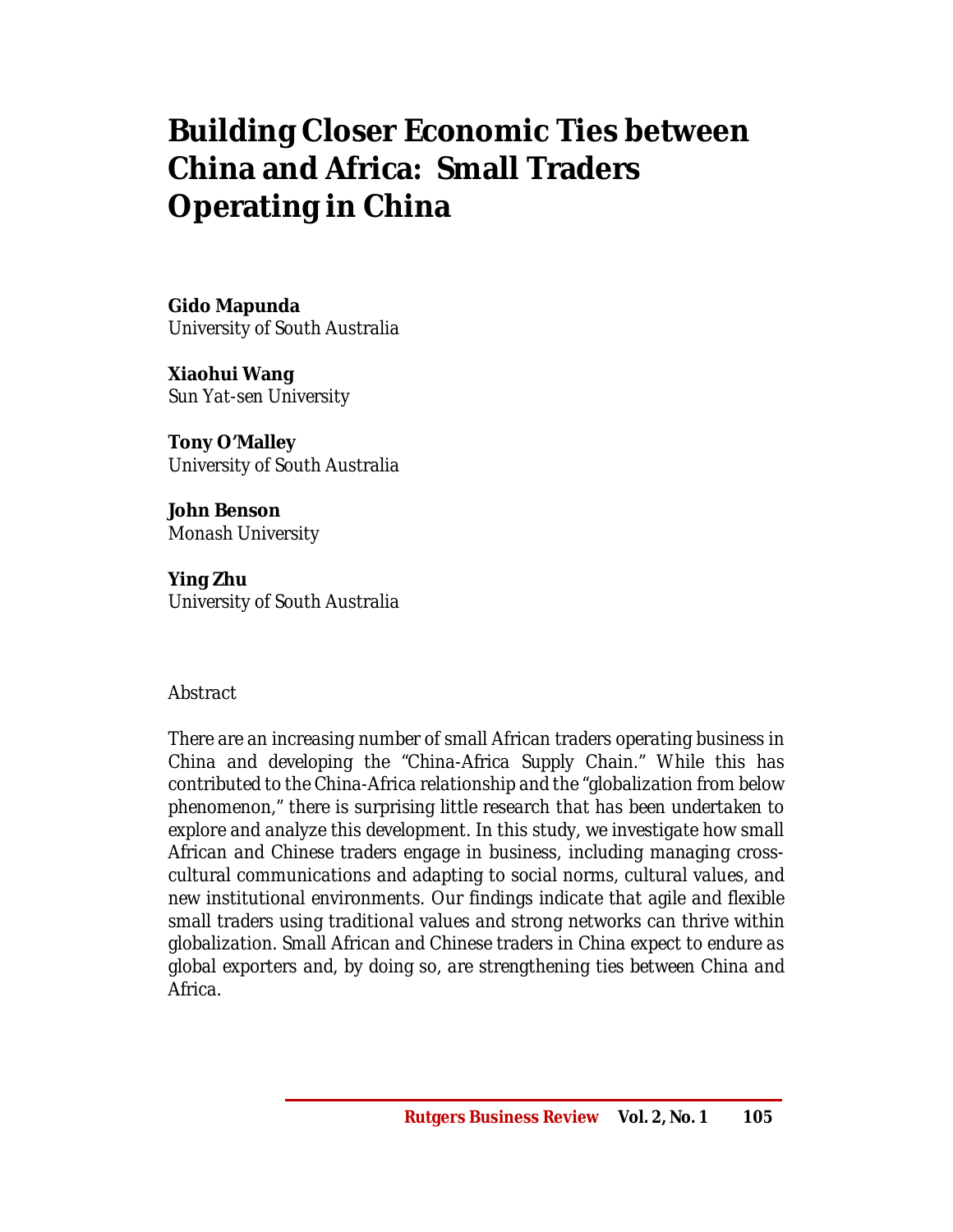# **Introduction**

The increasing volume and value of trade and direct investment has transformed the economic relationship between China and Africa. By the end of 2012, the total value of export and import between China and Africa reached US\$198 billion. <sup>1</sup> China direct investment in Africa reached more than US\$3.2 billion at the end of 2011.<sup>2</sup> Manufactured goods made up 54% of China's total merchandise exports to sub Saharan Africa in 2000 and in 2013, during which time it had almost doubled each year growing from US\$1,960 million in 2000 to US\$38,272 million in 2013. $^3$ 

One of the significant elements contributing to closer economic ties between China and Africa is the increasing number of individual African and Chinese traders in China exporting household goods to Africa.<sup>4,5,6</sup> This socalled 'China-Africa Supply Chain' contributes significantly to the China-Africa relationship and the "globalization from below" phenomenon. However, little is known about the methods and resources used by these small business entrepreneurs to overcome challenges and difficulties they face in developing and operating their businesses in China. This paper aims to contribute to filling this research gap. By carrying out research fieldwork in two different periods, we interviewed a total of 26 small African and Chinese traders in the city of Guangzhou, China, who conduct export trade from China to Africa. We find that they adapt in their own way to the social norms, cultural values and institutional environment of Guangzhou. They retain their traditional values, build networks within their own culture, specialize in certain customers and customer needs, and build strong cross cultural networks. Together with shippers, African and Chinese traders sustain global transactions secured by low cost and credible commitments created through community networks and family links.

We begin this paper with a brief history of early trading and migration between China and Africa. We then shift our focus to the relevant literature, before describing the research design and methodology. After presenting the detailed results of our interviews, we conclude the paper by presenting our findings and discussing the implications of the research.

# **Background and Research Questions**

#### **Early African and Chinese contact and migration**

The Indian Ocean trading community, which was originally privately controlled by Muslim traders from Persia, continued from the seventh to the seventeenth centuries and ranged from east Africa through the Bay of Bengal into Southeast Asia, Japan, Korea and China. <sup>7</sup> Remarkably, these intense trading activities did not bring Africans to China. Chinese communities did, however, become established in Southeast Asia over this period. $^8$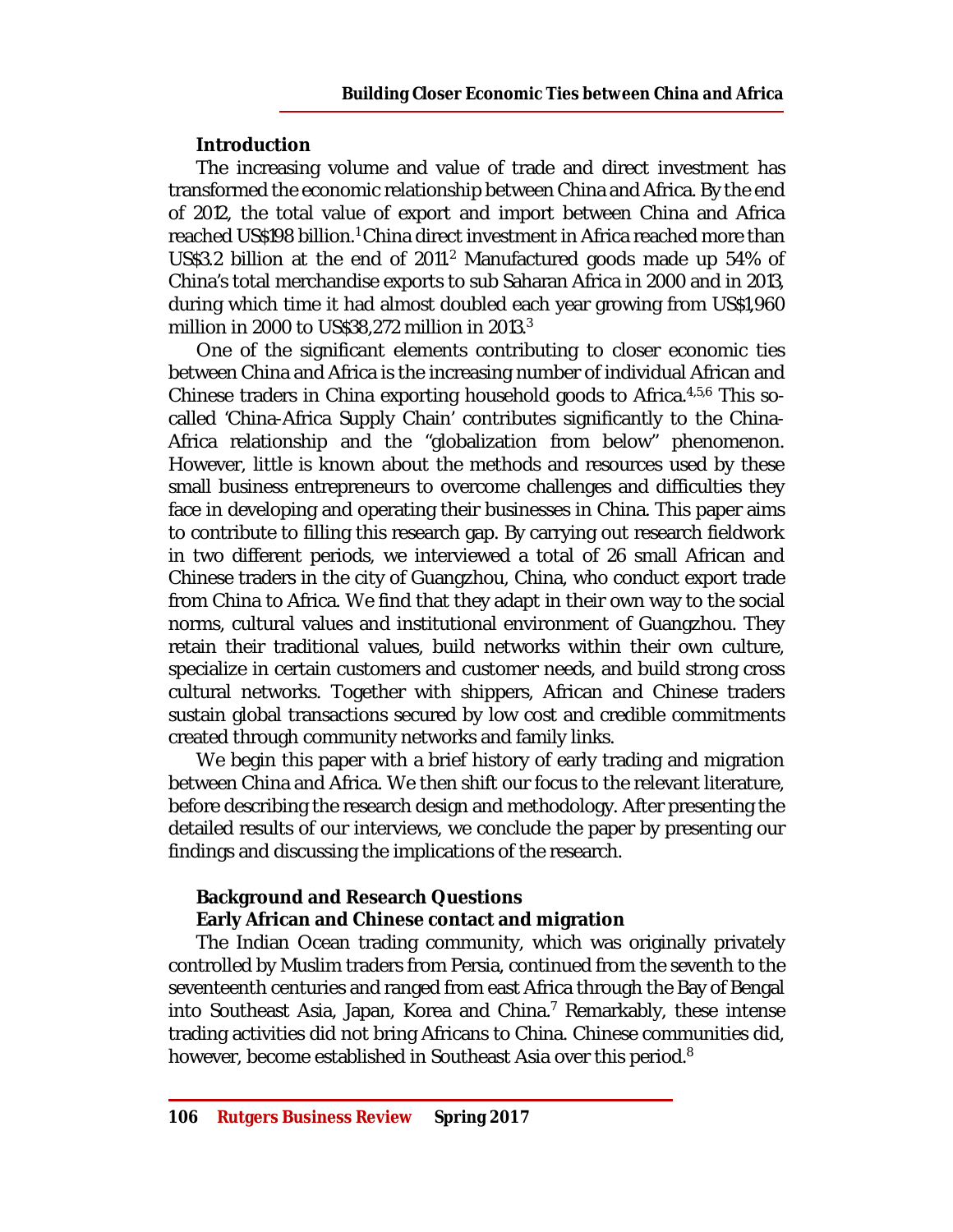The earliest undisputed report of Africans in China occurs in Macau in the sixteenth century with the Portuguese maritime ascendancy and the slave trade. In the early seventeenth-century Macau had a noticeable African component to its population. <sup>9</sup> While these first arrivals may have begun in Macau,<sup>10</sup> they soon reached Hong Kong, Guangzhou and other ports in southern China. 11

The recent growth of African trading communities in China commenced when African traders previously located in Southeast Asia moved to China following the Asian financial crisis in 1997-98 and the political and economic engagement of China with Africa.<sup>12</sup> Some African traders in China relocated from Southeast Asia and the Middle East, and others arrived from Africa as students and traders. The African presence in China now rivals that of the early Muslim traders. As in previous eras, the durability of these global ventures depends upon Chinese policy and the ingenuity, competitive advantages, and values of the African and Chinese traders.

# **Recent trend of global cities, business migrants and networks**

Guangzhou, located on the Pearl River Delta and the capital of Guangdong province in South China, is a transport hub and trading port. Guangzhou has attracted a large number of business migrants from Africa, many of whom visit the city several times a year to conduct export trade from China to Africa.<sup>13,14</sup> A substantial number of Chinese small traders in Guangzhou, and in Africa, are also engaged in this trade. These African traders in Guangzhou have been the subject of several studies. 15-21 Lyons, Brown & Li cite Karim who suggested that "grassroots," low to middleincome, networks within diaspora communities are introducing an internationally mobile population which is creating inter-regional and global trade connections to worldwide markets.<sup>22,23</sup> Mathews & Yang argue that the African traders in China bring low-end globalization to Africa through access to low cost Chinese manufactured goods.<sup>24</sup>

Lyons, Brown & Li examine recent migrant diaspora in Guangzhou and classify them as an enclave while Bodomo categorizes them as a social and cultural bridge which fosters cultural adaptations in business practices, language, foods and inter-marriage. $25,26,27$  Lyons, Brown & Li argue that African traders, who have difficulties obtaining residency visas, appear less likely to live in the Chinese community, eat Chinese food, learn Chinese, or to make long-term investments or homes in China.<sup>28</sup> Both Bodomo and Lyons, Brown & Li note that Chinese traders adapt to African bargaining practices, learn English, serve African foods and may inter-marry.29,30

In addition, Lyons, Brown & Li note that value chains depend on networks of trust linking agents at nodes located between supplier and consumer.<sup>12</sup>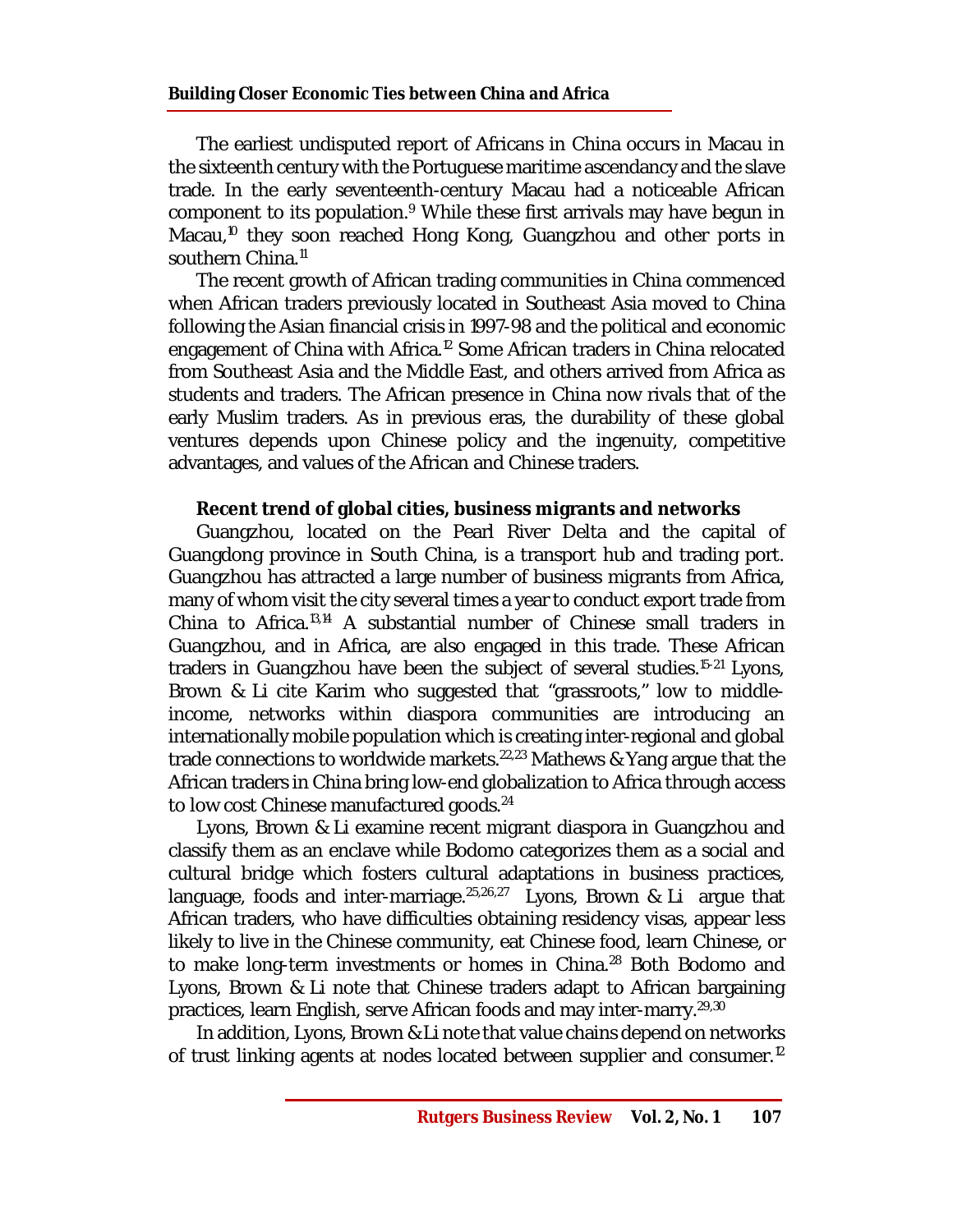African traders visiting and trading in Guangzhou have networks of trust in Africa, and build local trading networks in China to source manufactured goods for export to Africa.<sup>32,33</sup> Since 2011 more Chinese have opened shops in Guangzhou to sell to visiting Africans. 34

Haugen notes that African and Chinese traders are strengthening trade between China and Africa. She explores the competitive, complementary and cooperative relationships between Chinese and African traders.<sup>35</sup> Chinese have competitive advantages in negotiating lower prices from suppliers and in obtaining travel visas and residence permits in China. Africans, on the other hand, have competitive advantages in understanding customer preferences in Africa, enabling them to obtain higher prices and avoid African perceptions that Chinese goods may be inferior. In Africa, the Chinese traders tend to specialize in high volume, cheaper Chinese products, taking advantage of their purchasing advantage, while the African traders tend to specialize in higher quality goods, often purchased in China as seconds, taking advantage of their better market understanding. 36

These differences create opportunities for cooperation between Chinese and African traders. <sup>37</sup> Such inter-ethnic partnerships lack the protection of formal trading institutions to sanction breaches of trust, but rely on bonding social capital created between partners through experience. Family ties are seen to make good trading relationships. 38,39

To date, the research on Africa-China trade through the engagement of small African and Chinese traders provides a limited of these trading relationships. Such issues as the personal factors determining business success, how business engagement is influenced by cross-cultural issues in general and underpinning traditional cultural/value systems in particular, and the influence of external social/business environments and governmental support. To address these research gaps this paper will focus on the following key questions: How do personal factors influence small traders' business operations and network building? What cultural/value systems play an important role in their business engagement? Is local government and community support required for successful business operation? In the following sections, we explain the research design and methods and then introduce our case study profiles.

#### **Research Design, Methods and Case Profiles**

As the role of small African and Chinese traders in the development of trade from China to Africa is under-specified and affected by context, we adopted a qualitative research design. Such a research approach allows a holistic and in-depth investigation of learning patterns and approaches with explanations from diverse angles. 40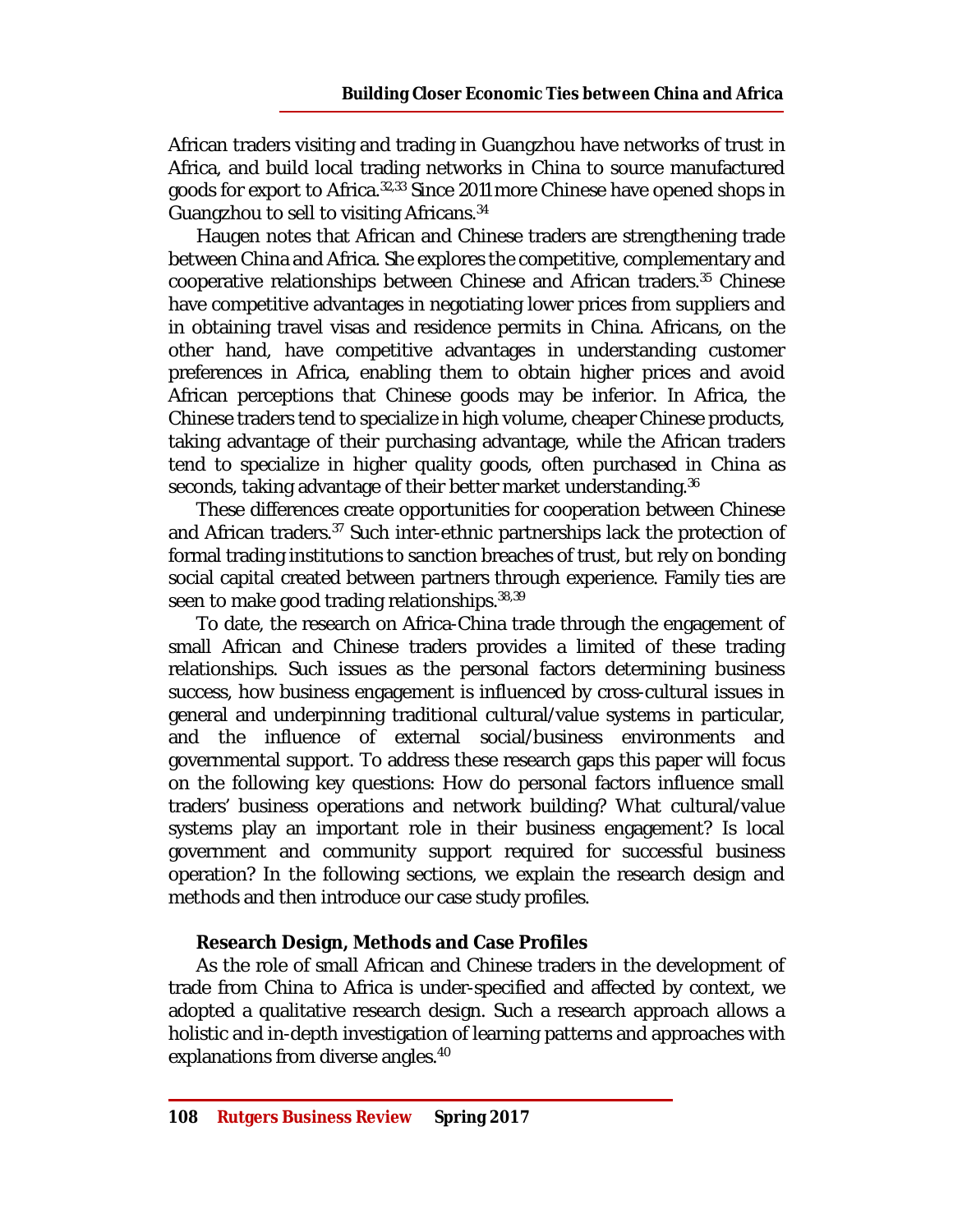As this is an exploratory research project we undertook a semi-structured approach in the interviews in Guangzhou, the capital city of Guangdong Province. We chose this area as Bodomo and Lyons, Brown & Li have observed African traders relocating there from Southeast Asia, at least since the Asian financial crisis of 1997-98.<sup>41-44</sup> To ensure consistency in the data we developed an extended interview guide seeking personal details (including usual living place, education, languages and traditional values), previous work history and period in current trade, current business in Guangzhou (including goods and services traded, suppliers, markets and customers served), the important goals and purposes of the business, the position in the value chain, perceived values of and relationships with suppliers and customers, current observations on the social/business environment and local government support in Guangzhou, and expectations for the future and changes which might extend the life of the business

The sample was obtained by approaching English speaking African or Chinese traders in the vicinity of the Tian Xiu building in Guangzhou, where African and Chinese traders gather for business. <sup>45</sup> Two rounds of interviews were conducted face-to-face. The first round was in May 2013. This was followed by a second round in September 2013. Most of the interviews were held in the Tian Xiu building (affectionately known as African House). Most of the African traders met in the Café on the ground floor of this building to discuss business, and buy food and hot beverages. The duration of the semistructured interviews ranged from 45 to 60 minutes. The interviews were used in conjunction with a questionnaire.

The snowballing method of data collection was used to gain access to more interviewees. At the end of an interview we asked the participant to recommend to us another trader(s) that we could interview. We were then able to contact the suggested trader(s) and arrange an interview with them we were using their networks to get more participants for the project. Two rounds of interviewing yielded 26 completed and detailed responses from 14 African and 12 Chinese traders (see Table 1).

Table 1 provides the details of respondents' age, marriage status, education background, language capability and religious affiliation. Among the 14 African traders, three groups could be established. Group One included more experienced African traders with prior business activities and a longer operating history in Guangzhou, who sell to visiting African traders in Guangzhou or supply African or Chinese wholesalers and retailers in Africa. Group Two was smaller in number (i.e., A3 & A7) and could be classified as visiting traders. They were younger and less experienced with less prior business activities and shorter operational history in Guangzhou. They have been visiting Guangzhou for a relatively short period and buy from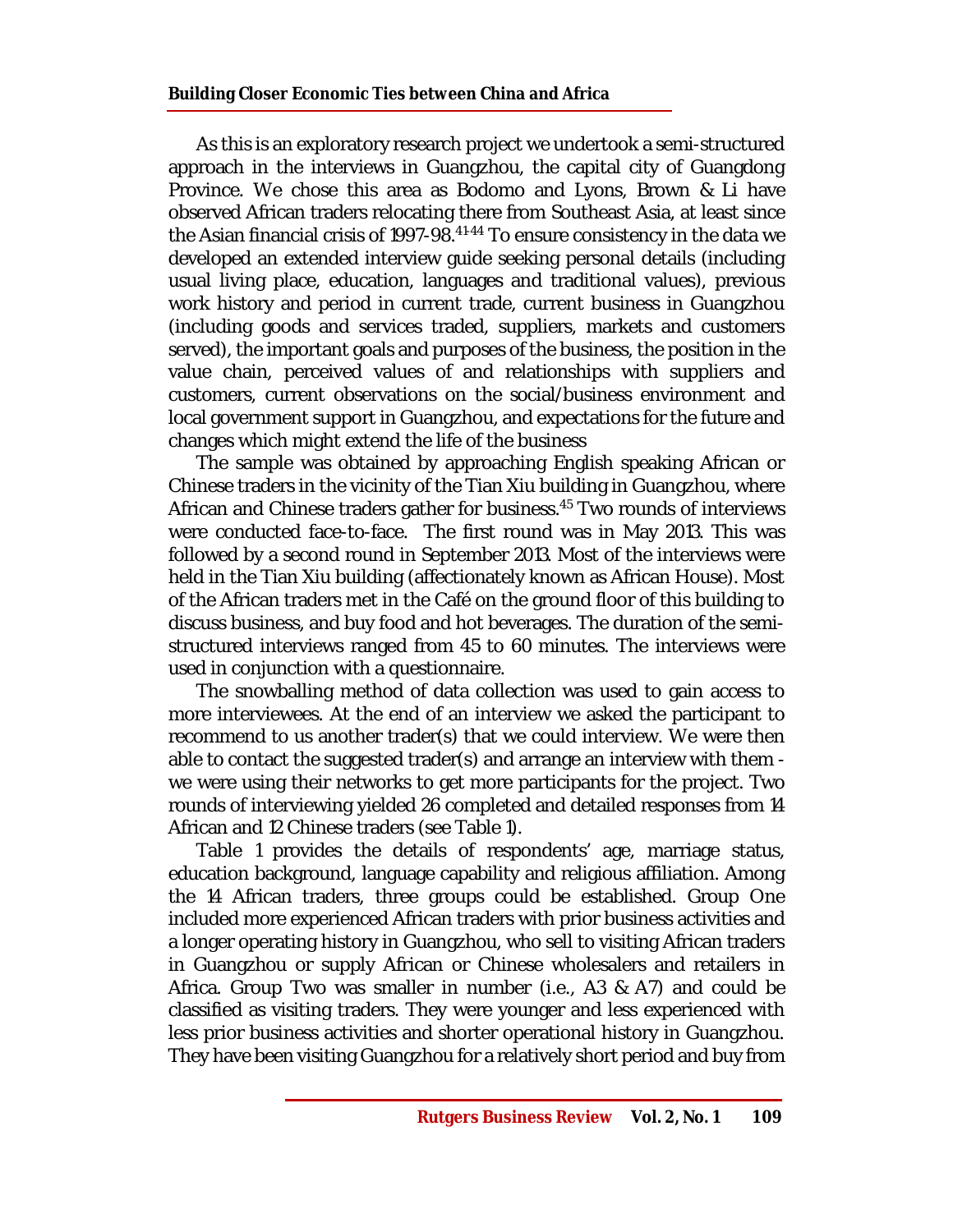other African traders such as those in Group One and from Chinese traders who are specialized in serving visiting Africans. Group Three included a small number of shipping agents who provide air, sea, land and integrated logistics services for other traders. Among the 12 Chinese traders, they include both locals and domestic migrant traders, all have several prior businesses experiences and all sell services to visiting Africans using their cross-cultural business capabilities in languages and business practices. In addition, there are four shipping agents who provided the logistics and transportation services to these African and Chinese traders.

| Code           | Origin | <b>Personal traits</b>                                                                                             | <b>Business experience</b>                                                                                                                                                                                                                                                                                                                                                                                                                                  |
|----------------|--------|--------------------------------------------------------------------------------------------------------------------|-------------------------------------------------------------------------------------------------------------------------------------------------------------------------------------------------------------------------------------------------------------------------------------------------------------------------------------------------------------------------------------------------------------------------------------------------------------|
| A <sub>1</sub> | Mali   | Age: 30-34<br>Sex: M<br>Married (2 wives)<br>6-11 years education<br>Speaks: English,<br>French<br>Muslim religion | 2 prior business experiences.<br>Current: buying from supplier & sells wholesale<br>to family business in Africa & visiting African<br>traders:<br>Range: mid quality textiles, electronics, bikes,<br>cosmetic;<br>Purpose: developing stable long-term business,<br>supplying African family business;<br>Market: West & East Africa:<br>Has traded for 7-15 years;<br>Satisfied and expecting another 10+ more years.                                    |
| A <sub>2</sub> | Mali   | Age: 40-49<br>Sex: M<br>Married<br>6-11 years education<br>Speaks: English,<br>some French<br>Muslim religion      | 2 prior businesses & 1 prior shop assistant<br>experience.<br>Current: Wholesaler, buying from<br>manufacturers & wholesalers, selling to visiting<br>African traders;<br>Range: high quality clothes & accessories, mid<br>quality textiles;<br>Purpose: developing stable long-term business<br>and assisting traders in Guangzhou;<br>Market: West, East & North Africa;<br>Has traded for 3-6 years;<br>Satisfied and expecting another 10+ more years. |
| A <sub>3</sub> | Zambia | Age: 30-34<br>Sex: M<br>Married<br>12 years education<br>Speaks: English<br>Christian religion                     | 1 prior business experience.<br>Current: buying from manufacturers &<br>wholesalers & selling to African retailers and to<br>government of Zambia;<br>Range: High quality textiles;<br>Purpose: developing stable long-term business,<br>supplying African family business;<br>Market: East Africa;<br>Has traded less than 1 year;<br>Satisfied and expecting 10+ more years.                                                                              |

# **Table 1**. The Case Profiles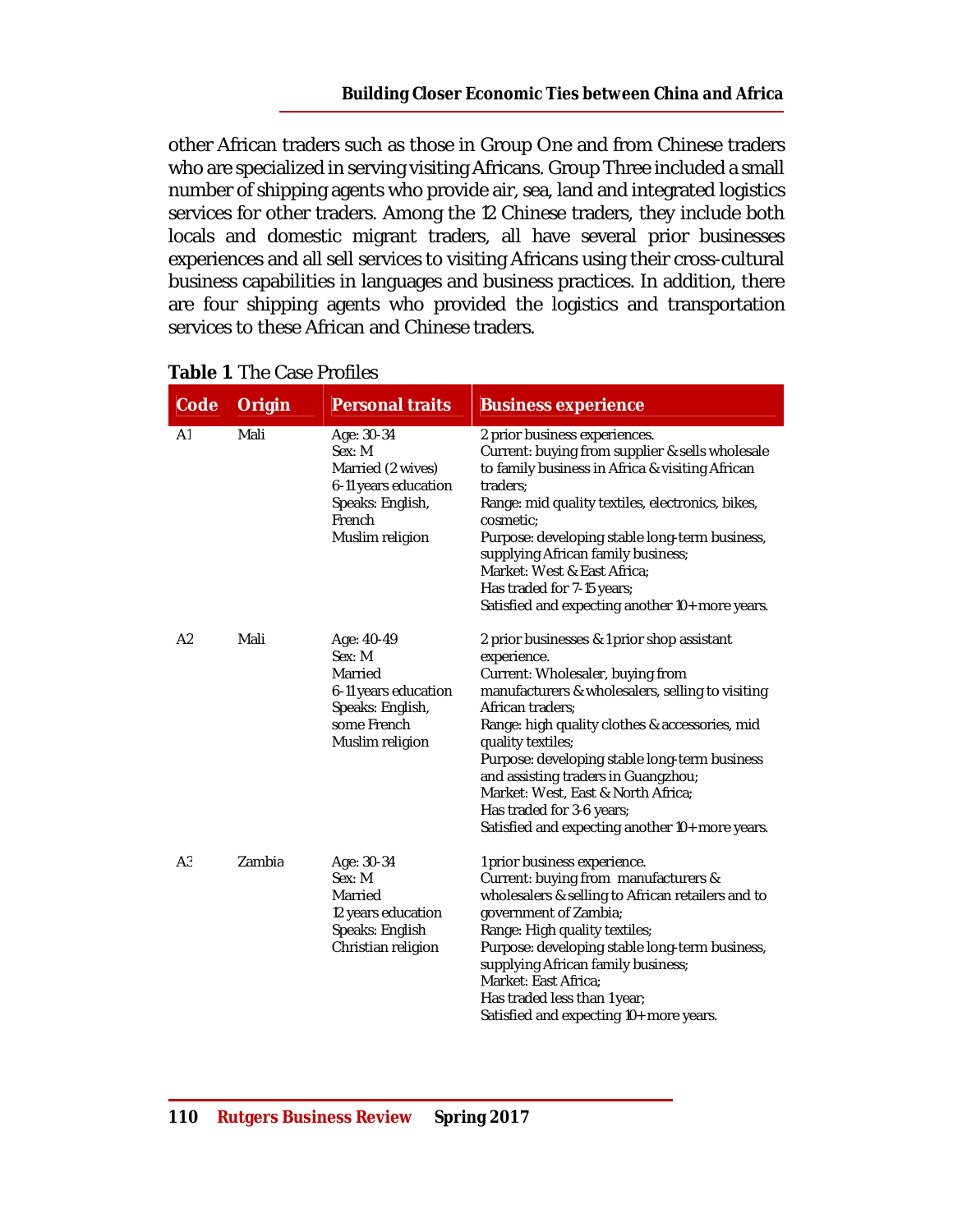| A4 | Tanzania | Age: 40-49<br>Sex: M<br>Married<br>6-11 years education<br>Speaks: English, poor<br>Cantonese<br>Muslim religion                                    | 2 prior business experiences.<br>Current: buying from manufacturers &<br>wholesalers & selling to a retailer & seldom to a<br>wholesaler in Africa;<br>Range: high quality household furnishings &<br>electronic goods;<br>Purpose: developing stable long-term business,<br>supplying African family business;<br>Market: East Africa;<br>Has traded 3-6 years;<br>Satisfied and expecting 5-10 more years.                                     |
|----|----------|-----------------------------------------------------------------------------------------------------------------------------------------------------|--------------------------------------------------------------------------------------------------------------------------------------------------------------------------------------------------------------------------------------------------------------------------------------------------------------------------------------------------------------------------------------------------------------------------------------------------|
| A5 | Ghana    | Age: 40-49<br>Sex: M<br>Married<br>12 years education<br>Speaks: English,<br>passable Mandarin,<br>Cantonese<br>Christian religion                  | 3 prior teaching jobs.<br>Current: buying from manufacturers &<br>wholesalers & selling to visiting African traders;<br>Range: high quality garments & accessories, mid<br>quality textiles;<br>Purpose: develop stable long-term business and<br>assist traders in Guangzhou;<br>Market: West Africa;<br>Has traded 3-6 years;<br>Satisfied and expecting 5-10 more years.                                                                      |
| Α6 | Cameroon | Age: 35-39<br>Sex: M<br>Married (to Chinese)<br>12 years education<br>Speaks: French,<br>English, Mandarin,<br>poor Cantonese<br>Christian religion | 3 prior teaching jobs: 2 in Africa & 1 in China.<br>Current: buying from manufacturers &<br>wholesalers & selling to a wholesaler in Africa;<br>Range: high quality household furnishings, mid<br>quality textiles & garments;<br>Purpose: developing stable long-term business,<br>supplying African family business, assist<br>Guangzhou traders;<br>Market: West Africa;<br>Has traded 7-15 years;<br>Satisfied and expecting 10+ more years. |
| A7 | Uganda   | Age: 30-34<br>Sex: F<br>Not married<br>12 years education<br>Speaks: English<br>Christian religion                                                  | 2 prior shop keeping experiences.<br>Current: buying from manufacturers &<br>wholesalers, selling to a wholesaler and a<br>retailer in Africa;<br>Range: high quality garments & accessories, mid<br>quality textiles;<br>Purpose: developing stable long-term business,<br>supplying African family business;<br>Market: East Africa;<br>Has traded 1-2 years;<br>Satisfied & expecting 5-10 more years.                                        |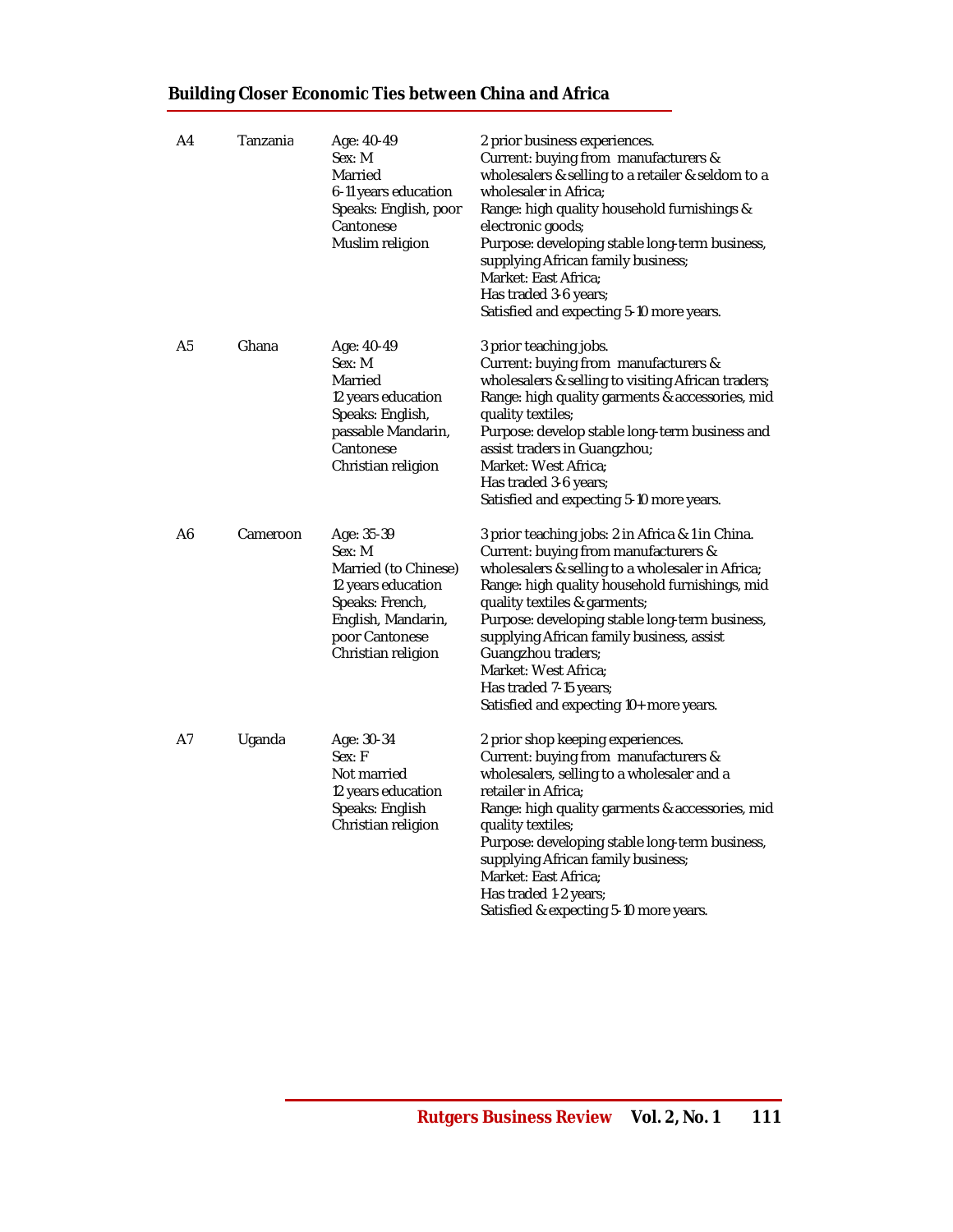| A <sub>8</sub> | Nigeria | Age: 35-39<br>Sex: M<br>Married (to Chinese)<br>12 years education<br>Speaks: English,<br>some Cantonese and<br>Mandarin<br>Muslim religion    | 1 prior business and 1 prior teaching experience.<br>Current: buying from wholesalers &<br>manufacturers, selling to visiting African<br>traders;<br>Range: high quality electronic goods, mid<br>quality household furnishings;<br>Purpose: developing stable long-term business<br>and assisting Guangzhou traders;<br>Market: West Africa;<br>Has traded 7 to 15 years;<br>Satisfied and expecting 10+ years. |
|----------------|---------|------------------------------------------------------------------------------------------------------------------------------------------------|------------------------------------------------------------------------------------------------------------------------------------------------------------------------------------------------------------------------------------------------------------------------------------------------------------------------------------------------------------------------------------------------------------------|
| A9             | Kenya   | Age: 30-34<br>Sex: F<br>Not married<br>13-15 years education<br>Speaks: English &<br>some Cantonese<br>Christian religion                      | 1 prior business experience.<br>Current: Cargo shipping agency business<br>between China & Africa;<br>Purpose: developing stable, long-term business<br>assisting traders;<br>Market: China & East Africa;<br>Has traded 3-6 years;<br>Satisfied and expecting 5-10 more years.                                                                                                                                  |
| A10            | Congo   | Age: 40-49<br>Sex: M<br>Not married<br>13-15 years education<br>Speaks: French,<br>English, some<br>Cantonese &<br>Mandarin<br>Muslim religion | No prior business experience.<br>Current: Luxury shipping to Africa (whole<br>region);<br>Purpose: developing stable long-term business &<br>assisting traders between China and Africa;<br>Market: China & Africa;<br>Has traded 7-15 years;<br>Satisfied & expecting 10+ more years.                                                                                                                           |
| A11            | Mali    | Age: 30-34 years<br>Gender: Male<br>Marital: Married<br>Education: 13-15 years<br>Speaks: French,<br>English<br>No religion                    | Prior work: 2 teacher<br>Current: Buy for family retailer in Africa<br>Range: Textiles, garments, accessories<br>Purpose: Fund return home, supply family<br>business<br>Market: West Africa, seldom North Africa<br>Trading: 3 to 6 years<br>Expecting: Satisfied; 10+ more years                                                                                                                               |
| A12            | Senegal | Age: 35-39 years<br>Gender: Male<br>Marital: Married<br>Education: 13-15 years<br>Speaks: French,<br>English<br>Religion: Muslim               | Prior work: Shop keeper, Assistant<br>Current: buy for family business in Africa<br>Range: garments, textiles, toys<br>Purpose: Fund return home, supply family<br>business<br>Market: West Africa<br>Trading: 2 years<br>Expecting: Satisfied; 10+ more years                                                                                                                                                   |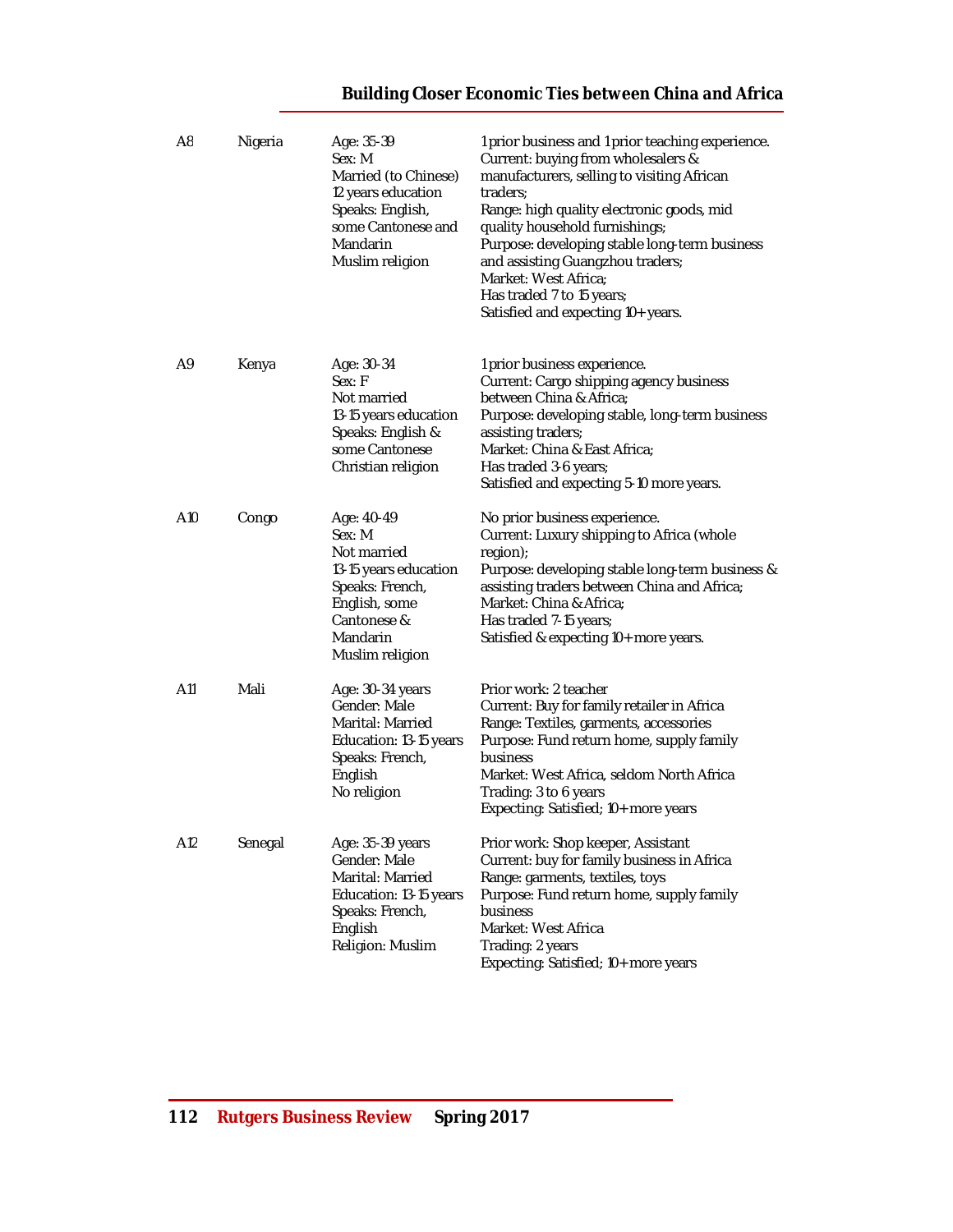| A13            | Cameroon           | Age: 35-39 years<br>Gender: Male<br>Marital: Married<br>Education: 13-15 years<br>Speaks: French,<br>English, passable<br>Mandarin<br>Religion: Muslim | Prior work: Transport miscellaneous, transport<br>office<br>Current: Shipping agent to visiting Africans,<br>wholesaler in China<br>Range: Garments accessories, textiles,<br>household furnishings<br>Purpose: fund return home, stable long term<br>business, assist Guangzhou traders<br>Market: West Africa, East Africa, seldom North<br>& South Africa<br>Trading: 3-6 years<br>Expecting: Satisfied, 10+ more years |
|----------------|--------------------|--------------------------------------------------------------------------------------------------------------------------------------------------------|----------------------------------------------------------------------------------------------------------------------------------------------------------------------------------------------------------------------------------------------------------------------------------------------------------------------------------------------------------------------------------------------------------------------------|
| A14            | Angola             | Age: 40-49 years<br>Gender: Male<br>Marital: Married<br>Education: 13-15 years<br>Speaks: English,<br>passable Cantonese<br>Religion: Christian        | Prior work: Transport office, transport office,<br>transport office<br>Current: Shipping agent<br>Range: Air, Sea, Land, Integrated logistics<br>Purpose: Fund return home, assist Guangzhou<br>traders<br>Market: East and South Africa, seldom North<br>and West Africa<br>Trading: 3-6 years<br>Expecting: Satisfied, 5-10 more years                                                                                   |
| C <sub>1</sub> | Guangzhou<br>China | Age: 40-49<br>Gender: Male<br>Married<br>12 years education<br>Speaks: English,<br>Cantonese, some<br>Mandarin<br>No religion                          | 3 prior experiences: 2 building worker & 1 trader.<br>Current: buying from wholesalers &<br>manufacturers, selling to visiting African<br>traders;<br>Range: mid quality textiles, electrical &<br>electronic goods;<br>Purpose: developing long-term business and<br>assisting traders in Guangzhou;<br>Market: West Africa;<br>Has traded 3-6 years;<br>Very satisfied and expecting 10+ more years.                     |
| C <sub>2</sub> | Hubei<br>China     | Age: 35-39<br>Gender: Male<br>Married<br>12 years education<br>Speaks: Some<br>Mandarin, good<br>Cantonese & English<br>No religion                    | 3 prior trade business experiences.<br>Current: buying from wholesalers &<br>manufacturers, selling to visiting African<br>traders:<br>Range: mid quality textiles & garments;<br>Purpose: developing long-term business &<br>assisting traders in Guangzhou;<br>Market: West Africa;<br>Has traded 3-6 years;<br>Satisfied and expecting 10+ more years.                                                                  |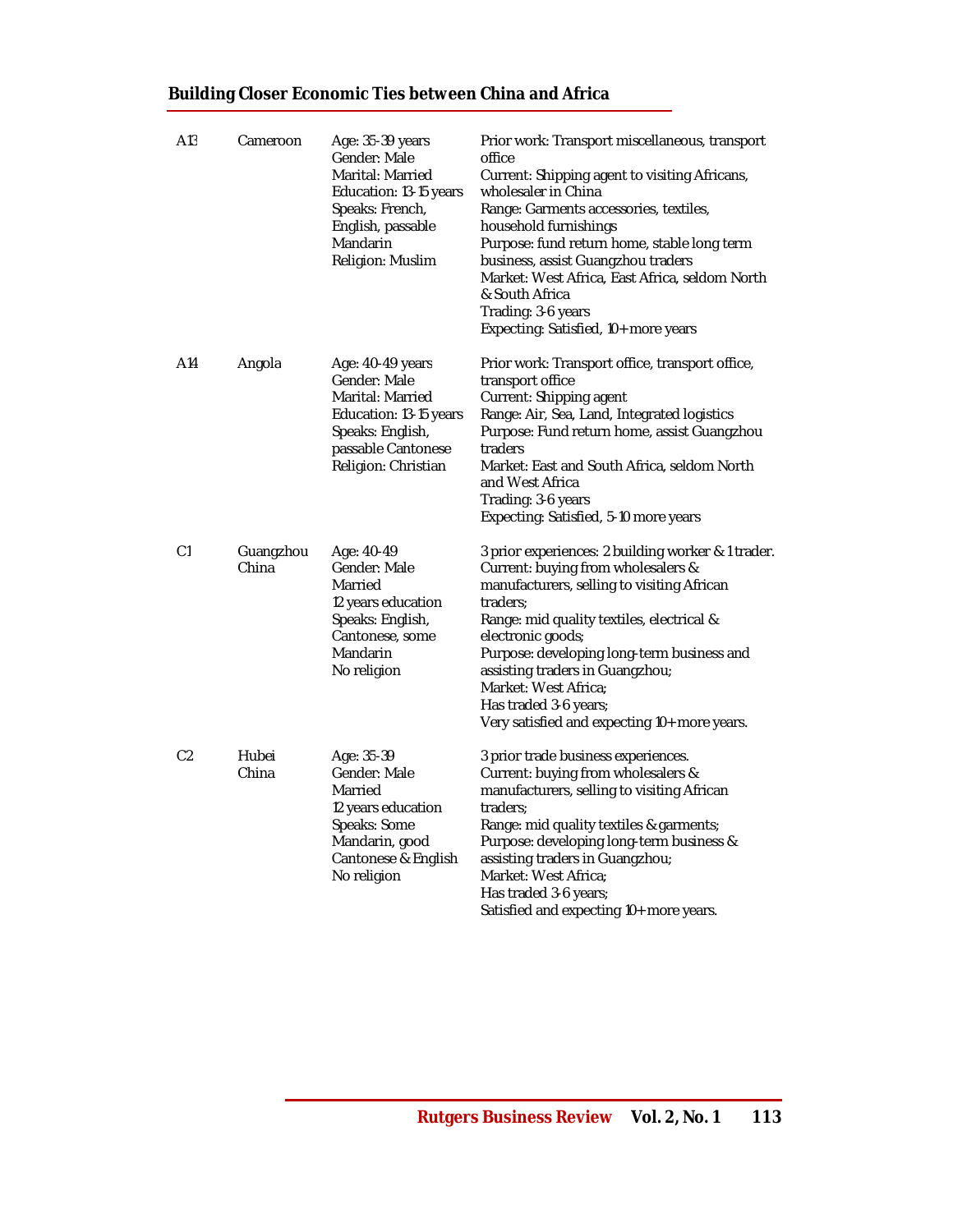| C <sub>3</sub> | Guangzhou<br>China | Age: 40-49<br>Gender: Female<br>Married<br>12 years education<br>Speaks: Cantonese,<br>English, some<br>Mandarin<br>No religion                   | 3 prior shop keeping experiences.<br>Current: buying from wholesalers &<br>manufacturers, selling to wholesalers in Africa &<br>visiting African traders in Guangzhou;<br>Range: high quality hair extensions;<br>Purpose: developing stable long-term business &<br>assisting traders in Guangzhou;<br>Market: West Africa;<br>Has traded 7-15 years;<br>Very satisfied and expecting 10+ more years. |
|----------------|--------------------|---------------------------------------------------------------------------------------------------------------------------------------------------|--------------------------------------------------------------------------------------------------------------------------------------------------------------------------------------------------------------------------------------------------------------------------------------------------------------------------------------------------------------------------------------------------------|
| C4             | Hubei<br>China     | Age: 30-34<br>Gender: Female<br>Not married<br>12 years education<br>Speaks: Cantonese,<br>English, some<br>Mandarin<br>No religion               | 2 prior shop keeping experiences.<br>Current: sell to wholesalers in Africa & visiting<br>African traders in Guangzhou;<br>Range: high quality garments & accessories, mid<br>quality textiles;<br>Purpose: developing stable long-term business &<br>assisting traders in Guangzhou;<br>Market: East Africa;<br>Has traded 3-6 years;<br>Very satisfied & expecting 10+ more years.                   |
| C <sub>5</sub> | Yiwu<br>China      | Age: 25-29 years<br>Gender: Male<br>Marital: Married<br>Education: 12 years<br>Speaks: Mandarin,<br>English, passable<br>Cantonese<br>No religion | Prior work: Shop assistant, Trader<br>Current: Sell to visitors from Africa, seldom to<br>wholesaler in China<br>Range: textiles, garments accessories, toys<br>Purpose: fund return home, stable long term<br>business<br>Market: East Africa, West Africa, seldom South<br>Africa<br>Trading: 1-2 years<br>Expecting: Very satisfied; 10+ more years                                                 |
| C6             | Guangdong<br>China | Age: 20-24 years<br>Gender: Female<br>Marital: Married<br>Education: 13-15 years<br>Speaks: Mandarin,<br>English, Swahili.<br>No religion         | Prior work: Textile company, Shop assistant<br>Current: Sells to visitors from Africa<br>Range: Textiles, garments accessories<br>Purpose: Stable long term business<br>Market: East, West, North, South Africa<br>Trading: 3 to 6 years<br>Expecting: Very satisfied; 10+ more years                                                                                                                  |
| C7             | Guangdong<br>China | Age: 40-49 years<br>Gender: Male<br>Marital: Married<br>Education: 12 years<br>Speaks: Cantonese,<br>English<br>No religion                       | Prior work: Shop assistant, shop keeper<br>Current: Sells to Africans visiting China<br>Range: garments accessories, textiles, toys<br>Purpose: Stable long term business<br>Market: West Africa, East Africa, seldom North<br>Africa<br>Trading: 7-15 years<br>Expecting: Very satisfied, 10+ more years                                                                                              |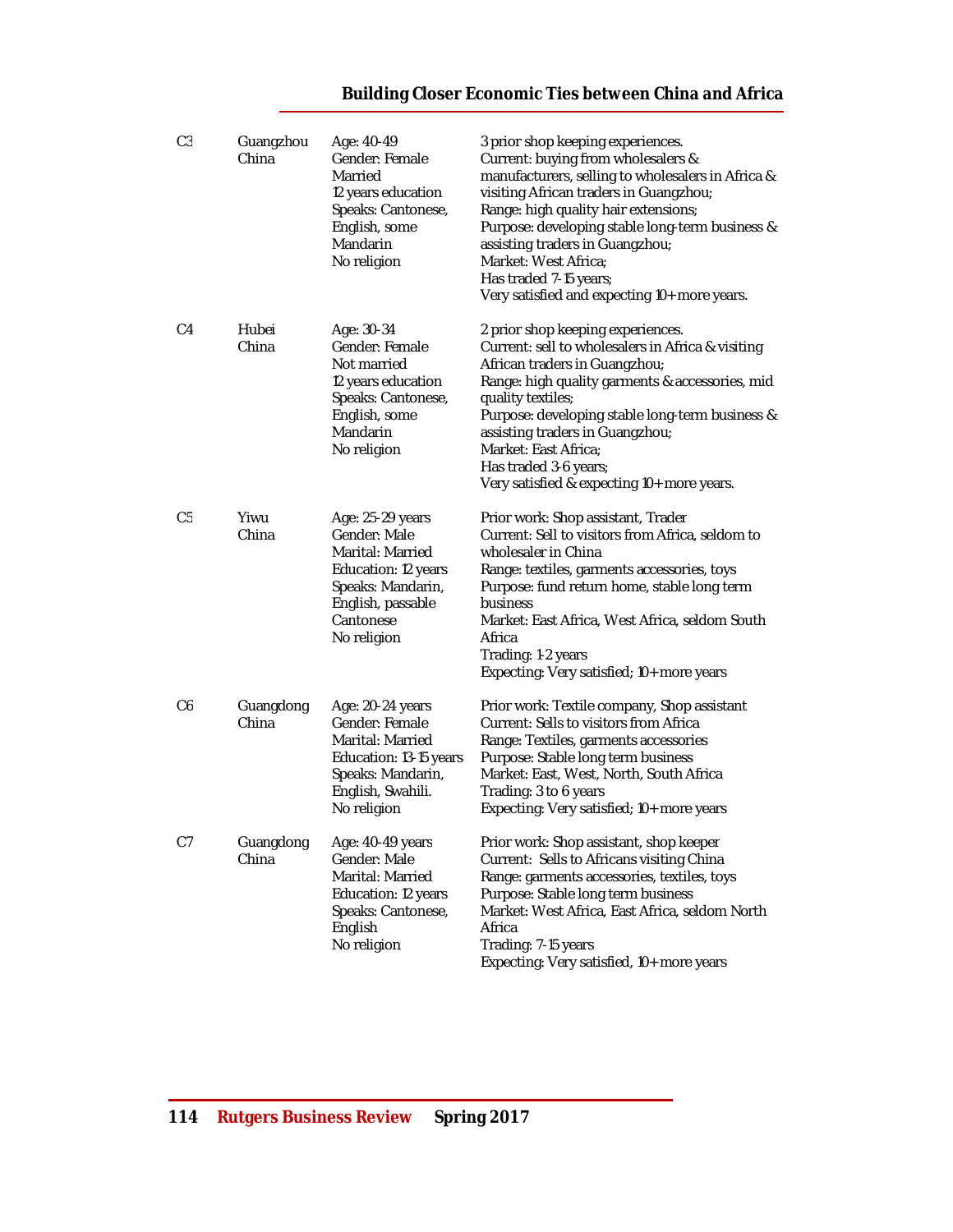| C <sub>8</sub>  | Guangdong<br>China | Age: 35-39 years<br>Gender: Female<br>Marital: Married<br>Education: 13-15 years<br>Speaks: English,<br>passable Mandarin<br>No religion            | Prior work: Family shop assist, family shop assist<br>Current: Sells to Africans visiting China<br>Range: Textiles, garments accessories<br>Purpose: Stable long term business<br>Market: West Africa, East Africa<br>Trading: 3-6 years<br>Expecting: Very satisfied, 10+ more years                                                                                                                                                           |
|-----------------|--------------------|-----------------------------------------------------------------------------------------------------------------------------------------------------|-------------------------------------------------------------------------------------------------------------------------------------------------------------------------------------------------------------------------------------------------------------------------------------------------------------------------------------------------------------------------------------------------------------------------------------------------|
| C <sub>9</sub>  | Guangzhou<br>China | Age: 40-49<br>Gender: Male<br>Married<br>12 years education<br>Speaks: Cantonese,<br>Mandarin, English<br>No religion                               | 3 prior business experiences.<br>Current: arranging shipping services for traders<br>in Guangzhou;<br>Range: shipping services to Africa;<br>Purpose: developing stable long-term business &<br>assisting traders in Guangzhou;<br>Market: West, North & East Africa;<br>Has traded 7-15 years;<br>Very satisfied & expecting 10+ more years.                                                                                                   |
| C10             | Shandong<br>China  | Age: 30-34<br>Gender: Female<br>Not married<br>13-15 years education<br>Speaks: Cantonese,<br>Mandarin, English<br>No religion                      | 2 prior shop keeping experiences.<br>Current: buying & selling shipping services;<br>Range: arranging shipping services to Africa;<br>Purpose: developing stable long-term business &<br>assisting traders in Guangzhou;<br>Market: East and West Africa;<br>Has traded 3-6 years;<br>Very satisfied and expecting 10+ more years.                                                                                                              |
| C11             | Guangdong<br>China | Age: 35-39 years<br>Gender: Male<br>Marital: Married<br>Education: 13-15 years<br>Speaks: Mandarin,<br>English<br>No religion                       | Prior work: Transport office, Shop assistant<br>Current: Shipping agent, Air, Sea, Integrated<br>logistics for wholesalers in Africa and China,<br>African visitors in China<br>Range: Garments accessories, electric electronic,<br>textiles, household furnishings<br>Purpose: Stable long term business<br>Market: East and West Africa, seldom North and<br>South Africa<br>Trading: 3-6 years<br>Expecting: Very satisfied; 10+ more years |
| C <sub>12</sub> | Guangdong<br>China | Age: 25-29 years<br>Gender: Female<br>Marital: Married<br>Education: <5 years<br>Speaks: Cantonese,<br>English, passable<br>Mandarin<br>No religion | Prior work: Family shop<br>Current: Shipping agent, Air, Sea, integrated<br>logistics, always East and West Africa, usually<br>North and South Africa<br>Range: Garments accessories, Textiles<br>Purpose: stable long term business, assist<br>Guangzhou traders<br>Market: Wholesaler in China or visiting African<br>Trading: 2 years<br>Expecting: Very satisfied, 10+ more years                                                           |

# **Results**

The results are based on participant interview responses, participant observation, and ethnography which explores and describes individual traits,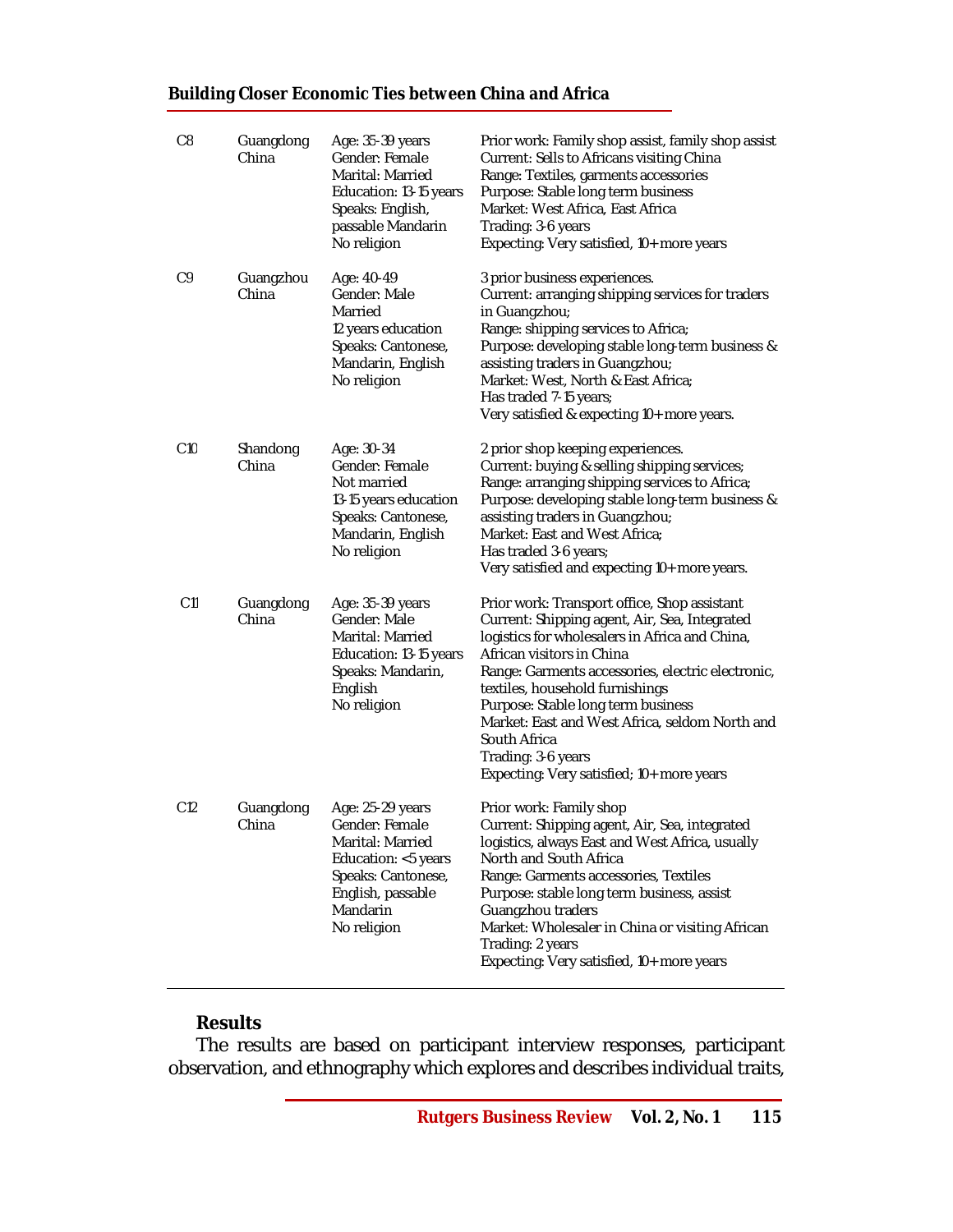culture and behavior. The major findings and outcomes are presented in sections according to our research questions with particular interests on issues such as personal traits and business experiences of small African and Chinese traders; traditional values, networking and business success, and local institutional support for developing sustainable business among small traders.

# **Personal traits and business experiences**

Personal life trajectory and experience of dealing with cross-cultural communications enable the African traders to build strong networks with other African and Chinese people. For example, as an experienced African trader in Group 1, A1 has strong personal ties in Africa and established friendships in China with Africans and Chinese people and business is going well. His two wives run shops in Africa. He has social capital with Africans and Chinese in China and with families in Africa. His commitment to Guangzhou may be contingent on how well he does in business. He has developed a sustainable, competitive advantages of market knowledge in Africa and has strong business networks in China as expressed below:

I have two wives – one in Bamako, Mali and the other one in Dar es salaam, Tanzania. In fact, I do not live in Guangzhou. I live in Yiwu – I only come here to do business. I also travel to West Africa and East Africa regularly for business and to see family and friends. It was hard when I first came to China, but I am much happier now because I have both Chinese and African friends, and I am doing well in business. My wives run retail shops in Mali and Tanzania – business is going well.

A2 is another experienced African trader and has established good wholesale trading relationships with suppliers in Guangzhou. He has seen the business opportunity of new African traders coming to Guangzhou and has used his social networks with Chinese suppliers as a strategic advantage in assisting new and visiting African traders in Guangzhou as he claimed:

I am a wholesaler and I live in Guangzhou most of the time. The wholesale business restricts my movement to Mali, where I come from. I started working in retail business, but moved into wholesale because I wanted to be of assistance especially to new African traders (retailers and wholesalers) coming to Guangzhou. I think I have succeeded in business because I have made good friends with Chinese and Africans along the way. These personal relationships are very important especially when one is far away from their motherland.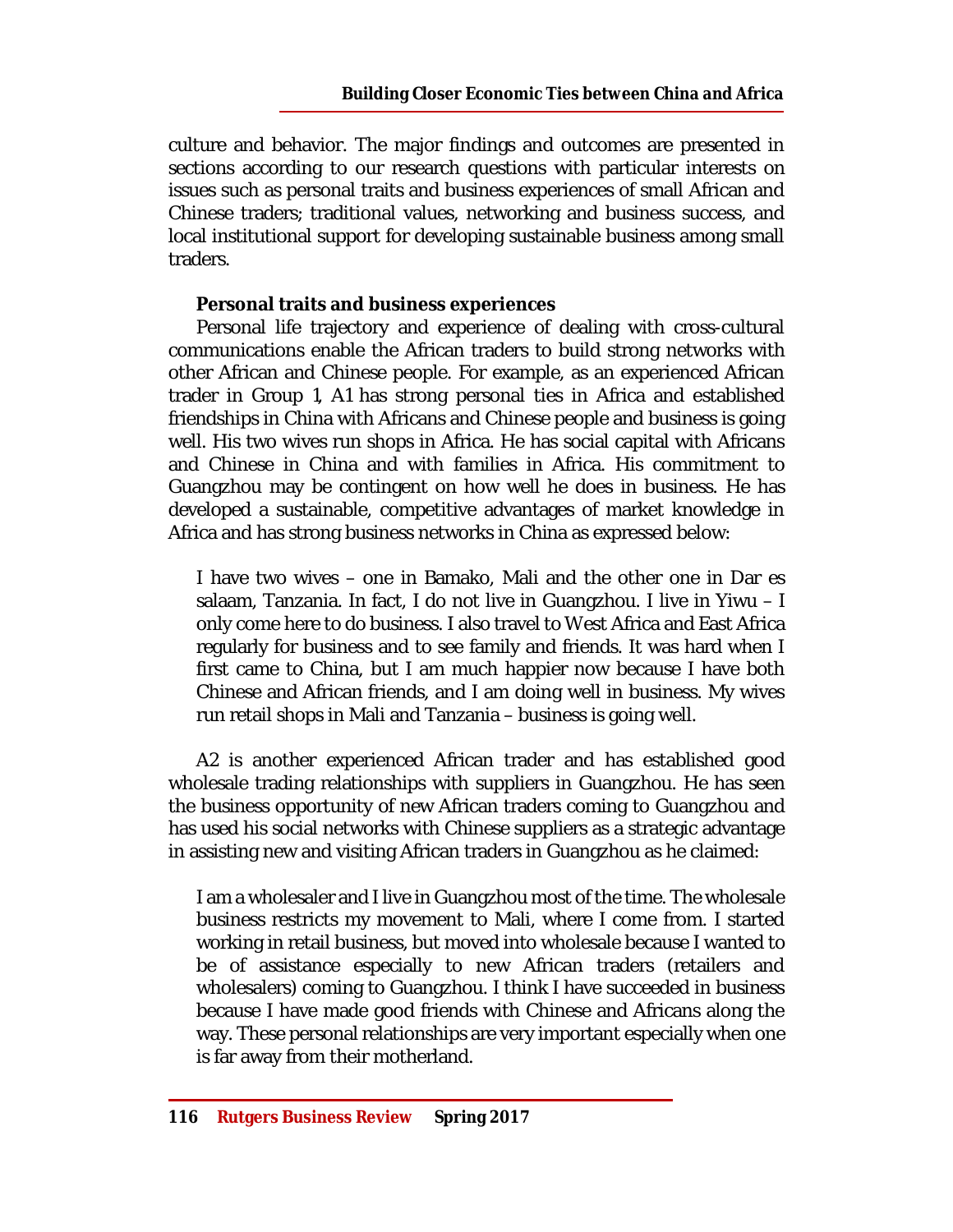In contrast, A3 is a less experienced African trader in Group Two and has gradually been building social networks in China by learning language and finding relationships with trustworthy suppliers as well as developing connections with an established businesses and government in Zambia. The social environment is difficult for this less experienced visiting African trader:

I am from Zambia and have been coming to Guangzhou for just a year now. I do not have friends here. Most of the African traders here are from West Africa – I am not friends with them. It is good to have a neighbor to talk to (he was referring to the interviewee who was born in Tanzania, a neighboring country to Zambia). I plan to continue coming to China for business for a long time and would like to learn the local language in Guangzhou, which will help my business operations.

Chinese traders can use their social capital in China to achieve a strategic advantage in purchasing goods from Chinese suppliers and can build social capital and develop new networks with African traders by learning their language. For example, C1 purchases goods from local Chinese manufacturers and wholesalers and sells them to visiting African traders. By using his English-speaking advantage C1 has developed a strong business operation by building social networks with African traders who are reliable and honest. He claimed:

I sell mainly textiles and electronic products to visiting African traders. Most of them come from West Africa. I have been in this business for over 3 years now. I deal with African traders who are reliable, honest and pay for the goods on time. Language is not a problem because I can speak English and most of the African traders speak English. A few of them speak Cantonese, which make it easy to communicate. I have even become friends with some of them. They are nice people once you get to know them.

Another Chinese trader, C4, has developed social capital in Africa and China by using her travel experiences and language skills. A competitive advantage in purchasing in China, values of honesty and trust, combined with good relationships with visiting African traders and traders in Africa underpin her business:

I have been selling garments and accessories to visiting African traders as well as wholesalers in Africa for over 3 years now. I went into business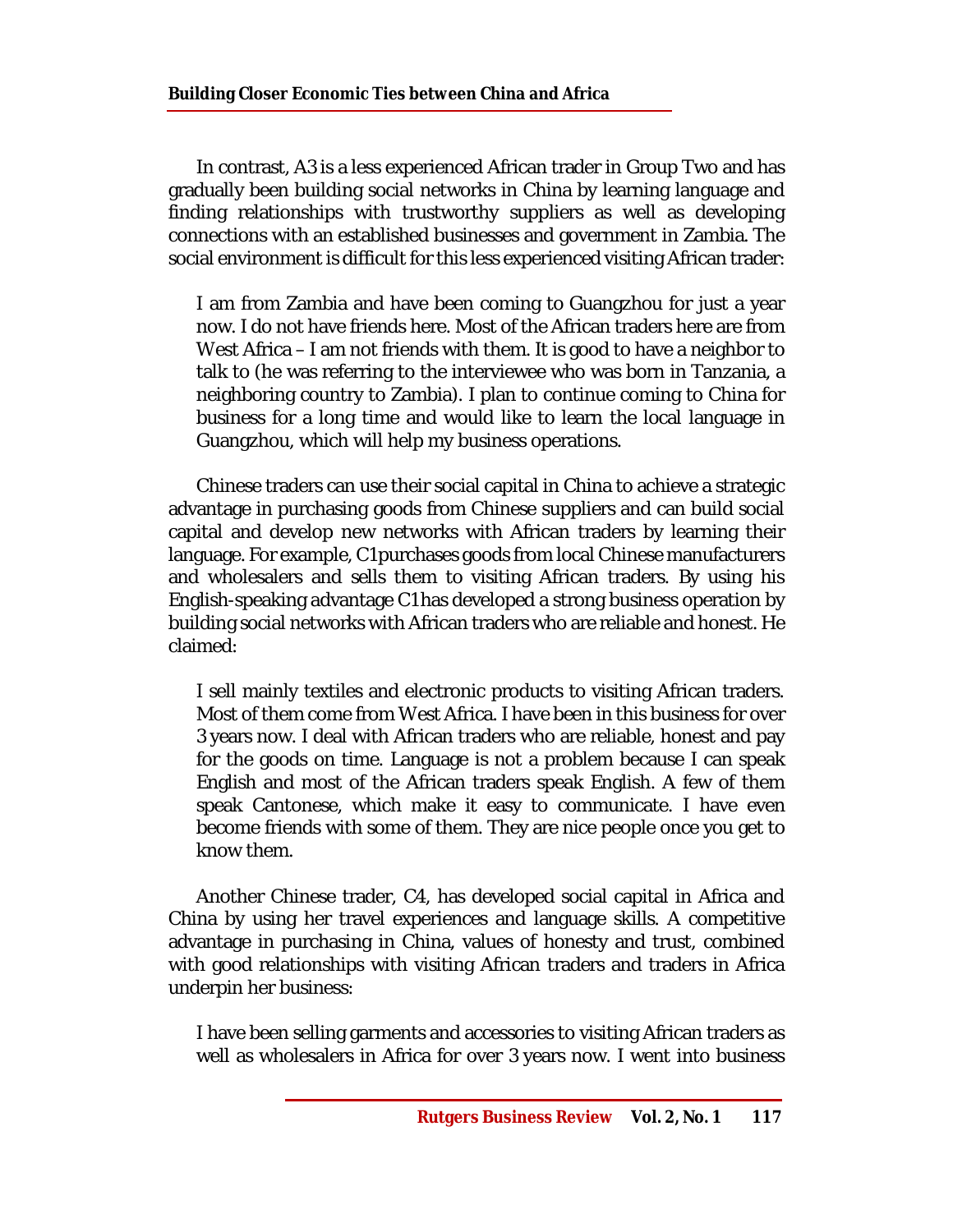after I had travelled to Africa, mainly South Africa and East Africa. Apart from my Cantonese language, I also speak English, which makes it easy to communicate with African traders and most of them speak English. Learn[ing] language is very important for communication. I have good African friends. They are honest, and I trust them. I hope they trust me too. It is important to have African friends as well as Chinese friends. This is good for business and relationships.

In the process of developing new business networks between African and Chinese traders, language becomes one of the most important factors. A number of traders from both sides emphasized the importance of understanding each other's language as well as the way of communications and developing friendships. As A4 stated during the interview:

I have been coming to Guangzhou to buy goods for 3 years now. My Cantonese is poor, but I want to learn the language. Relationships between African and Chinese traders are very important. Relationships should be based on trust, honesty, and mutual respect.

Another example is A5 who has built social capital and Chinese business partnerships by learning the language of Chinese traders:

I was a teacher before I tried my hand in business back in Ghana, my home country. In doing business, language is important. I speak Mandarin and Cantonese at a passable level. Being able to speak their language is an advantage because, in general, Chinese people do not speak any language other than their own. I find I build trust with Chinese business partners as well as make friends with them because I speak their language.

Other cross-cultural engagements also help develop new business networks. For instance, A6 has built social capital by marrying a Chinese lady and welcoming her mother into their home. This trader earns respect by learning Cantonese and Mandarin, by expressing values of honesty and by conducting profitable operations, thus overcoming social resistance to African traders in the local environment. A6 explained during the interview:

I am a successful businessman now, married to a Chinese lady and we have a daughter. I adore my daughter – she means the world to me. My mother-in-law lives with us, as much as she was initially strongly opposed to me courting her daughter, let alone to marry her. You see, when I came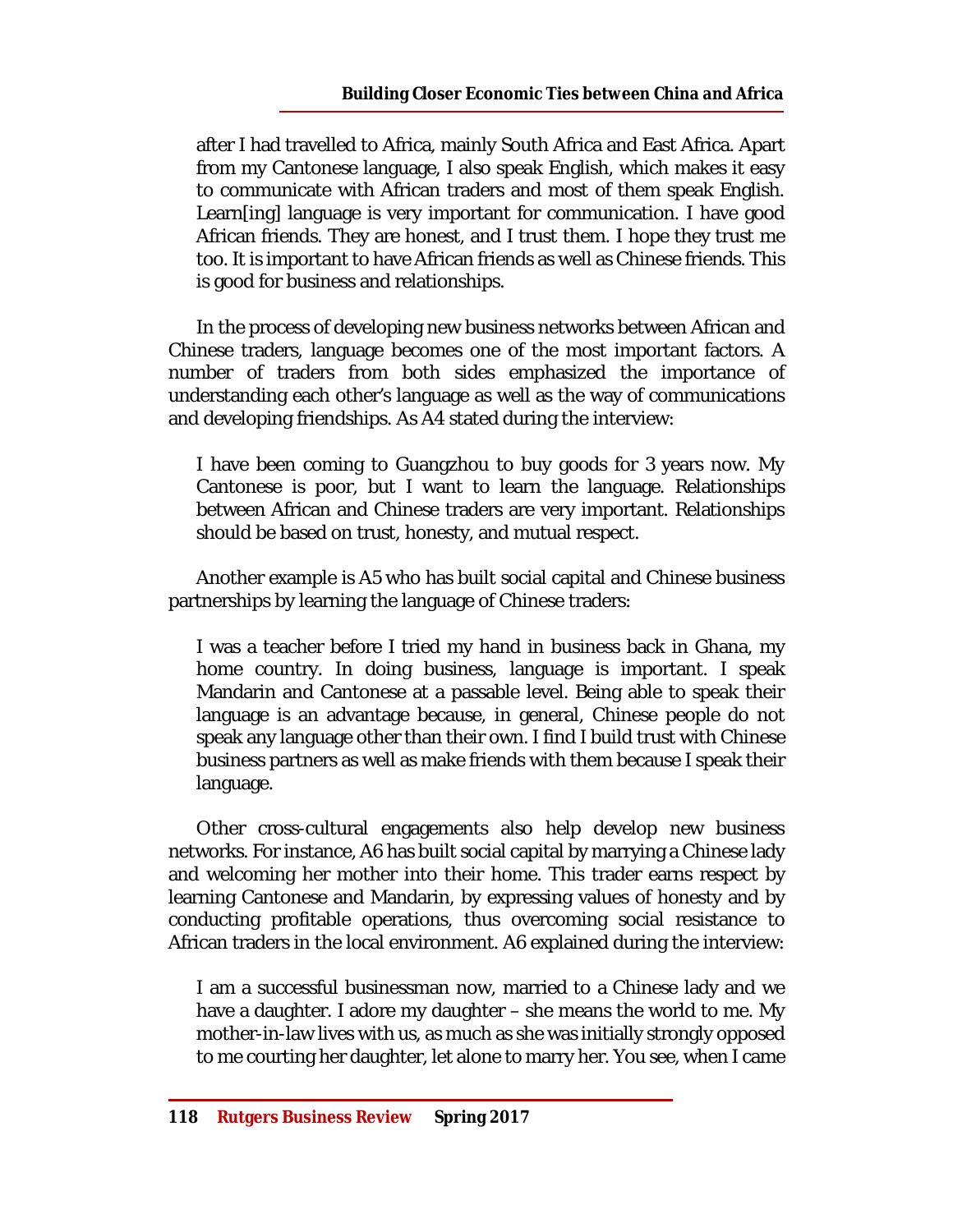to China more than a few years ago there was much racism then. Things have improved somewhat, although there is still racism. In terms of business, Chinese people are good to do business with – they respect you if you have money and are honest. I think they worship money! Local Chinese here in Guangzhou speak Cantonese and many do not even speak Mandarin, whereas I do speak a bit of Mandarin (I am also fluent in Cantonese, French and English) – so I am better than them.

As for other Chinese traders, developing an understanding of the African traders' mindset and languages is equally important. For example, C2 sells goods purchased in China to visiting Africans and indicates the potential growth in this trade. He seeks to create awareness of African culture in China as a means to improve the treatment of Africans in Guangzhou as he claimed during the interview:

I sell textiles and garments to visiting African traders. Most of them are from West Africa. The trade with Africa is growing and I hope it continues to grow in future. China-Africa festivals will help create awareness of African culture in the local Chinese community. This will help build good relationships between Africans and Chinese. Most Chinese people, including officials who deal with Africans, know nothing or very little about Africans. Often Africans become victims of ignorance.

The overall situation is that the small traders from both sides are eager to develop long-term, sustainable business networks among themselves. For most Africans visa renewal conditions compel them to leave mainland China frequently. Africans with more experience living and trading in Guangzhou develop better communication skills and stronger business networks with both Chinese and other African traders. But less experienced African traders are just beginning to develop business networks in China with the experienced African and Chinese traders who specialize in serving visiting Africans. Half of the African traders supply family businesses in Africa and enjoy excellent knowledge of the African market. On the other hand, the Chinese traders understand manufacturers and suppliers in China and are experienced and specialized in dealing with African traders. Traders build cross-cultural engagement by learning languages, developing friendships, and even intermarrying. Engagement could be strengthened by crosscultural events, such as a China-Africa festival, and better cultural awareness training and education.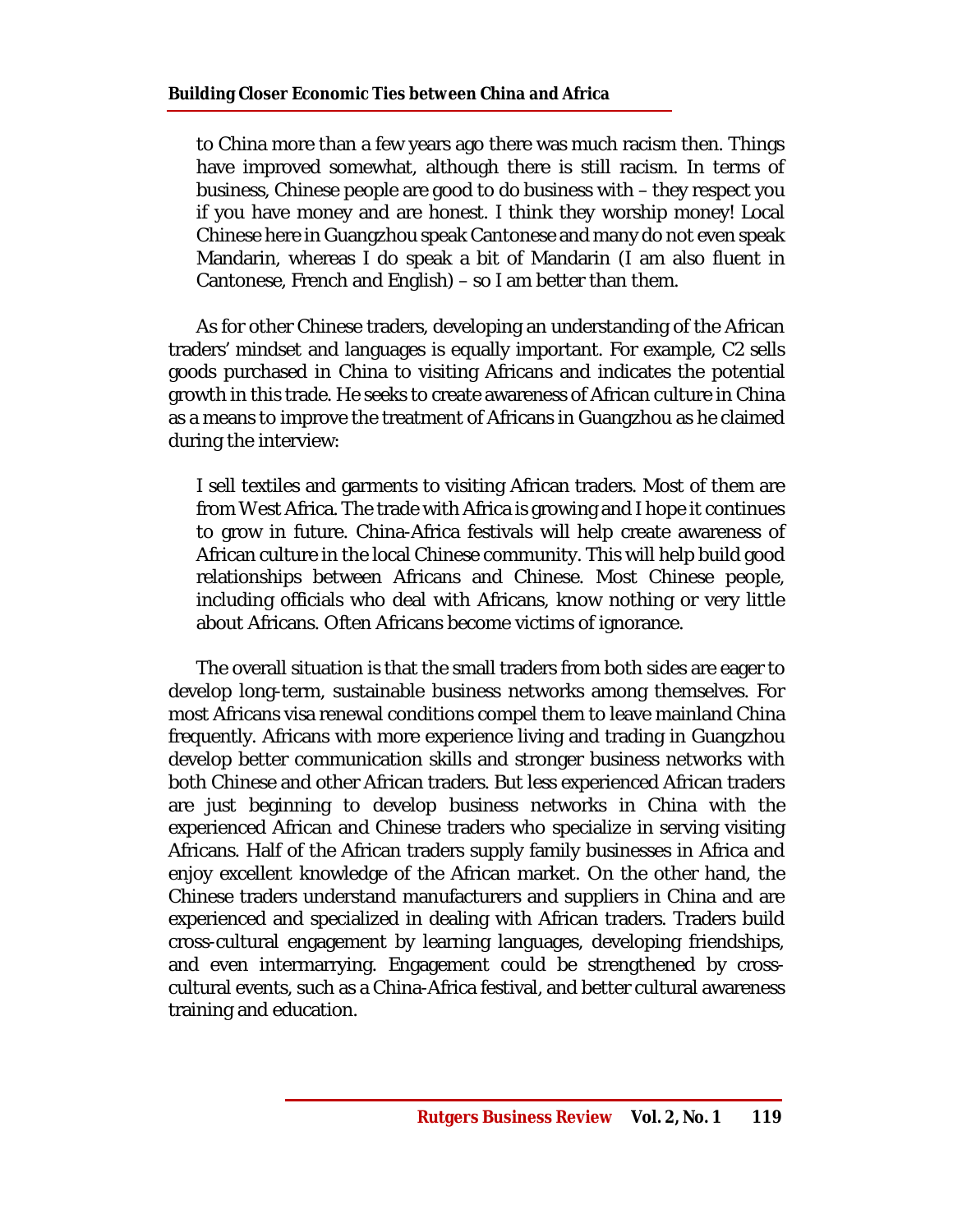### **Cultural/value systems influence on network building and business success**

We asked traders how often they pay another person in China to help them to find a supplier, negotiate a contract, inspect goods or arrange shipping to Africa. Only one African trader paid others to assist in finding suppliers. No trader paid for assistance in negotiations or inspecting goods. Five Africans paid for assistance in shipping goods to Africa. With one exception, traders relied completely on their own networking in China to find suppliers. All traders personally negotiated a contract and inspected the goods.

Generally speaking, these traders are capable of building a network of personal relationships with their suppliers. In order to understand the relationships between business success, networks and values, we asked each trader to describe a selection of their suppliers and customers who they knew well. The selection included suppliers and customers who were African or Chinese, and who were expected to succeed or to fail. We asked the traders about their perceptions of the values (trust, honesty, and reliability) of their selected suppliers and customers, and whether the values influence the business engagement with them. An overwhelming indicator was a strong network involving trust. <sup>46</sup> Based on this foundation, honesty is nominated as a factor aligned with business success, and dishonesty aligns with failure.

In cross-cultural business relationship building, both African and Chinese traders emphasize the importance of traditional values, particularly honesty and reliability. By identifying traditional values from both sides and entering into discussions of important matters (i.e., negotiations), these traders were able to build trust with suppliers and customers. In addition, traders also learnt by experience and by networking with trusted other suppliers and customers as to who they should trade with. Trading with a successful supplier or customer may provide the trader with access to business best practices. A positive initial contact may lead to socializing and/or to an initial and experimental transaction. A successful transaction may be followed further transactions and a stronger and more trusting relationship.

#### **Local institutional support for developing sustainable business**

During the interviews, every trader mentioned the support of people from home as the main source of help for small traders starting out in business in Guangzhou. All the African traders complained about the lack of help from local officials, communities and people. Both the African and Chinese traders had difficulty finding suitable accommodation. <sup>47</sup> None of the Africans found it easy to make friends or to find people who would help with getting temporary Hukou registration (temporary residence), renewing visa, or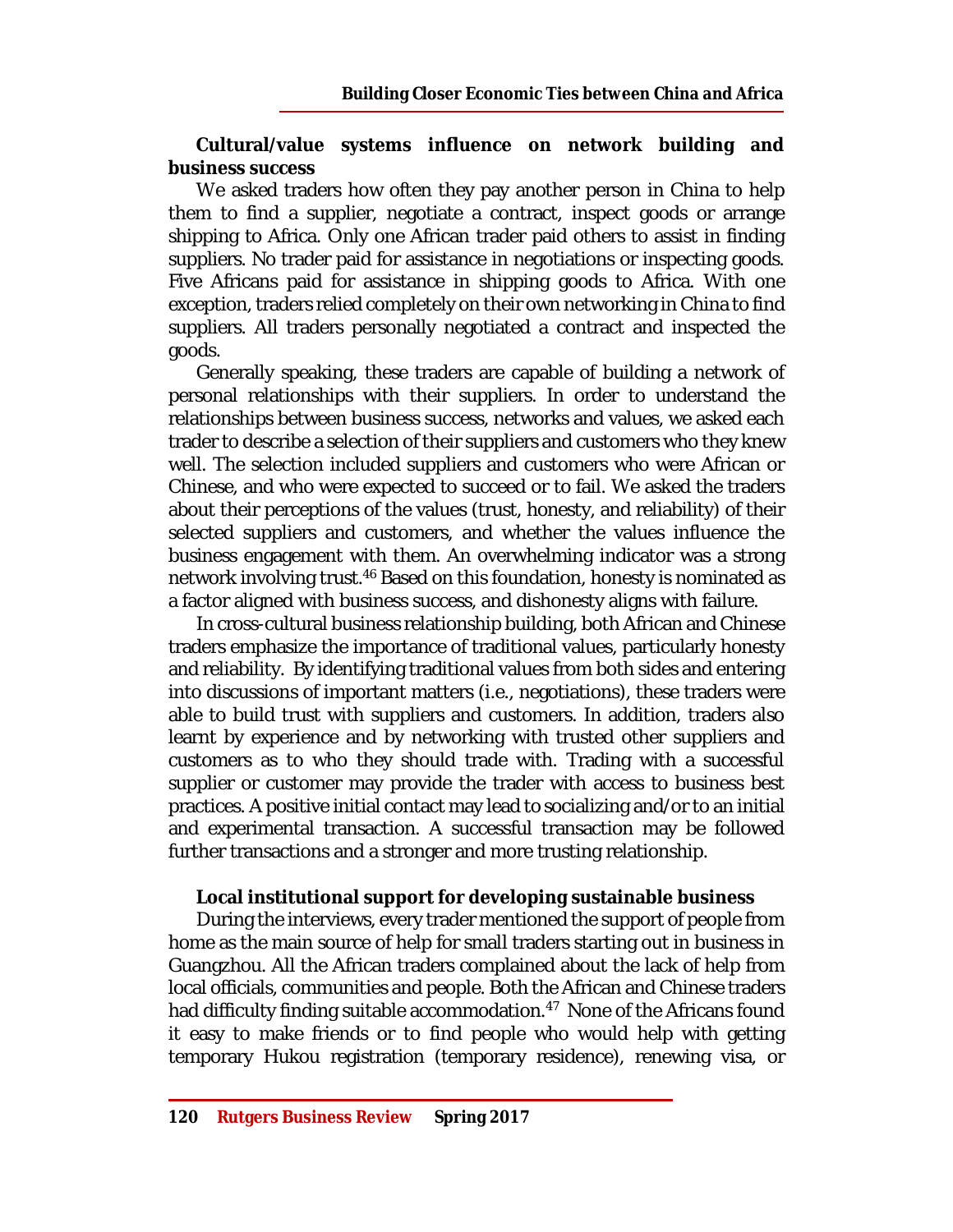finding housing. Some African traders and all Chinese traders mentioned helpful taxi drivers, helpful people in restaurants and helpful shop keepers, but very few others. The most helpful people for all traders, both Africans and Chinese, are people from their home countries or regions. Finding African friends is very important to all traders in this new environment. The situation could be even harder for single women as claimed by A7:

I am a single business woman from Uganda. It is hard doing business here for a single woman, but I am hanging in there. I have been coming here to buy goods for nearly two years now. I do not speak Cantonese, which is limiting. However, there are more Chinese people speaking English now than in the past. I am an active member of the Ugandan community in Guangzhou. This is important for my own sense of belonging and peace of mind especially because I am single and on my own. People from my home country are very helpful.

African traders in Guangzhou face difficulties dealing with local police who conduct aggressive visa and passport checks. Africans face possible deportation if they fail to renew their visas. Visa renewal is only available outside mainland China. Which forces traders to travel to Hong Kong to renew their visas.

The lack of understanding between African traders and local police has increased tension leading to demonstrations. As A4 claimed "Chinese government officials, especially immigration staff and the police, should rethink how they treat Africans and stop their heavy-handed approach in their treatment of Africans." As a Chinese trader, C2 also claimed "It is important that Chinese officials treat Africans well. If they break laws then they should be treated according to the law, but fairly."

Despite their difficulties all respondents were satisfied with the social and business environment in Guangzhou and most intended to continue trading for more than ten years. All interviewees wanted more African friends, and all but a few wanted lower cost trade goods, transport and storage and housing. Visa and residency rules were important problems for African traders. Most thought cross-cultural festivals would not be very important improvements to the business environment in Guangzhou, although they would improve relationships with the wider Chinese community.

# **Discussion**

In this paper, we have explored the phenomenon of "globalization from below" in which small African and Chinese traders export household goods from Guangzhou to Africa. Three important findings stand out. First, we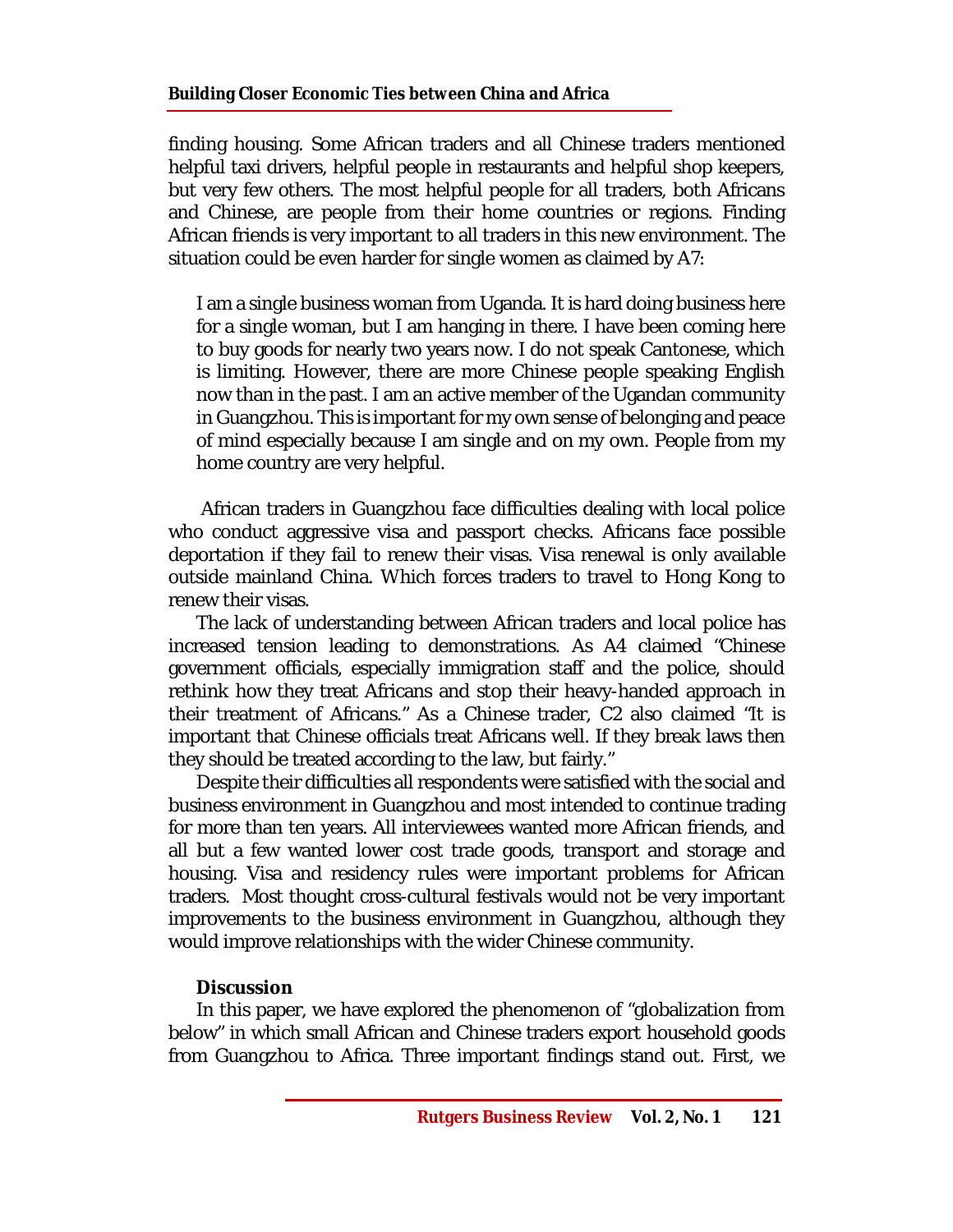found that the traders are not a homogeneous group, but possess a variety of personal traits and business experiences which they use to develop the skills and social capital to manage across cultures. We broadly identified a number of small traders' groups among African and Chinese traders who have different life trajectories, business experiences and cross-cultural communication capabilities, including the language skills. One finding stood out: the more experienced traders are at conducting cross-cultural business, the better were their language skills and the more capable they were in building strong business and cultural ties.

Second, we found that most African and Chinese traders identify their key trading partners as those with whom they have built trusted relationships using traditional values of honesty, caring and reliability. For these traders, the expectation that a trading partner will succeed in business is a less reliable guide to the selection of trading partners than the perceived value of honesty. The moral behavior of a trading partner helps develop trust, a longterm business partnership and success.

Third, we found that both African and Chinese traders rely largely on social capital and networks to support their businesses in Guangzhou. They build their businesses by finding common cultural grounds, adopting similar business practices and common languages, learning about each other through travel, business, discussion of important matters and even crosscultural marriage. In addition, their business sustainability relies on the local government and community support and currently, this is one of the key weaknesses of business environment in Guangzhou.

# **Implications for business practices**

This study, although exploratory in nature and limited in scope, has several implications for business practices. First, personal traits and business experiences of small African and Chinese traders were found to significantly influence their current business operation and network building. In our case studies, both African and Chinese small traders were eager to develop longterm sustainable business networks with each other. The more experienced and successful African traders in Guangzhou had better communication skills and networks with both Chinese and other African traders. Less experienced African traders in Guangzhou would rely on other experienced African traders and to a lesser extent on Chinese traders who specialize in serving visiting Africans. Both African and Chinese traders used multiple ways of engagement, including learning other languages, developing friendships with each other, and even marrying. At the individual trader level this suggests that training in language, communication skills and cross cultural engagement will assist in building stronger social bonds among these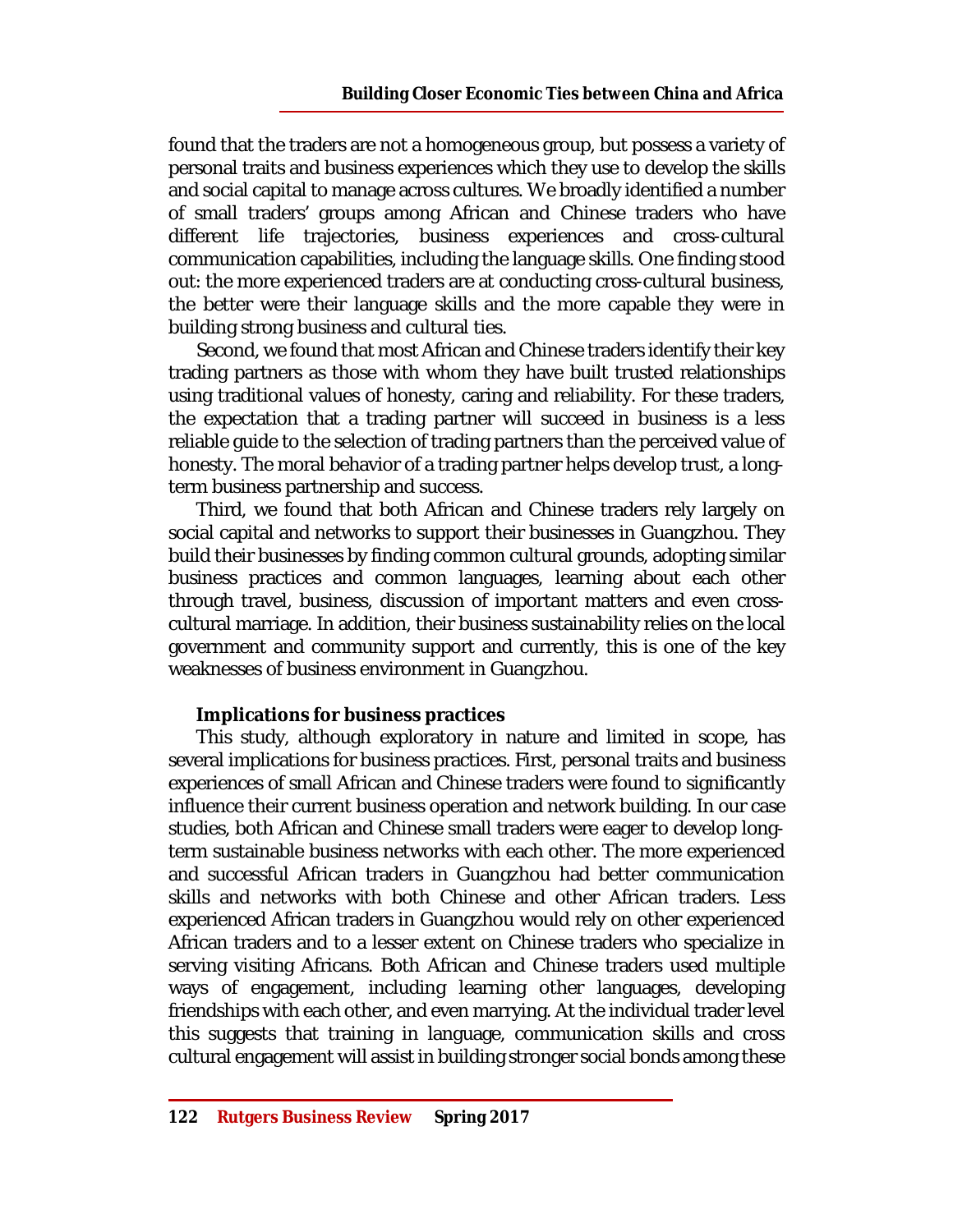traders. Other activities, such as cross-cultural events, will assist in building longer term and more positive forms of engagement between African and Chinese traders.

Second, our case studies also demonstrated a number of common grounds for both the Africans and Chinese traders to engage in business transactions. For instance, achieving common goals and developing win-win outcomes have been seen as the foundation for building a long-term business relationship. Similar important aspects, such as family ties, kinship, engaging more experienced traders (i.e., following the advice from wise elders at home in Africa), and the key elements of traditional social values (i.e., honesty, caring and reliability), positively influence the relationship building between small African and Chinese traders and their suppliers and customers.

Third, a common problem was the lack of support from the local government agencies and communities for new arrivals in Guangzhou. On arrival in Guangzhou, almost all the African traders encountered difficulties and a lack of support from the local governments, officials and people in Guangzhou. Harassment by the local police, difficulty in getting visa renewals, problems in finding accommodation all add to the negative experiences of African traders living in Guangzhou. If the region wishes to develop further trade with Africa there will need to be improved support from local institutions and the community so as to allow small African traders to operate sustainable businesses in Guangzhou.

#### **Conclusion**

This research suggests that agile and flexible small traders using traditional values and strong networks can thrive within globalization. Small African and Chinese traders in China expect to endure as global exporters and are strengthening ties between China and Africa. African and Chinese traders learn from each other, identify common values and apply those values in overcoming differences in their daily business. They challenge global corporations by finding less costly ways to conduct transactions using informal credible commitments to sustain trade. Governments and communities can also play a positive role to encourage citizens and visitors to build global businesses by addressing policies affecting their business activities as well as housing and travel needs.

#### **Authors**

*Gido Mapunda has worked as a course coordinator and a Program Director at the School of Management, University of South Australia, Australia. He was born in Tanzania where went to school and obtained his undergraduate degree in Public Administration. Later on he migrated to Australia where he obtained a Graduate*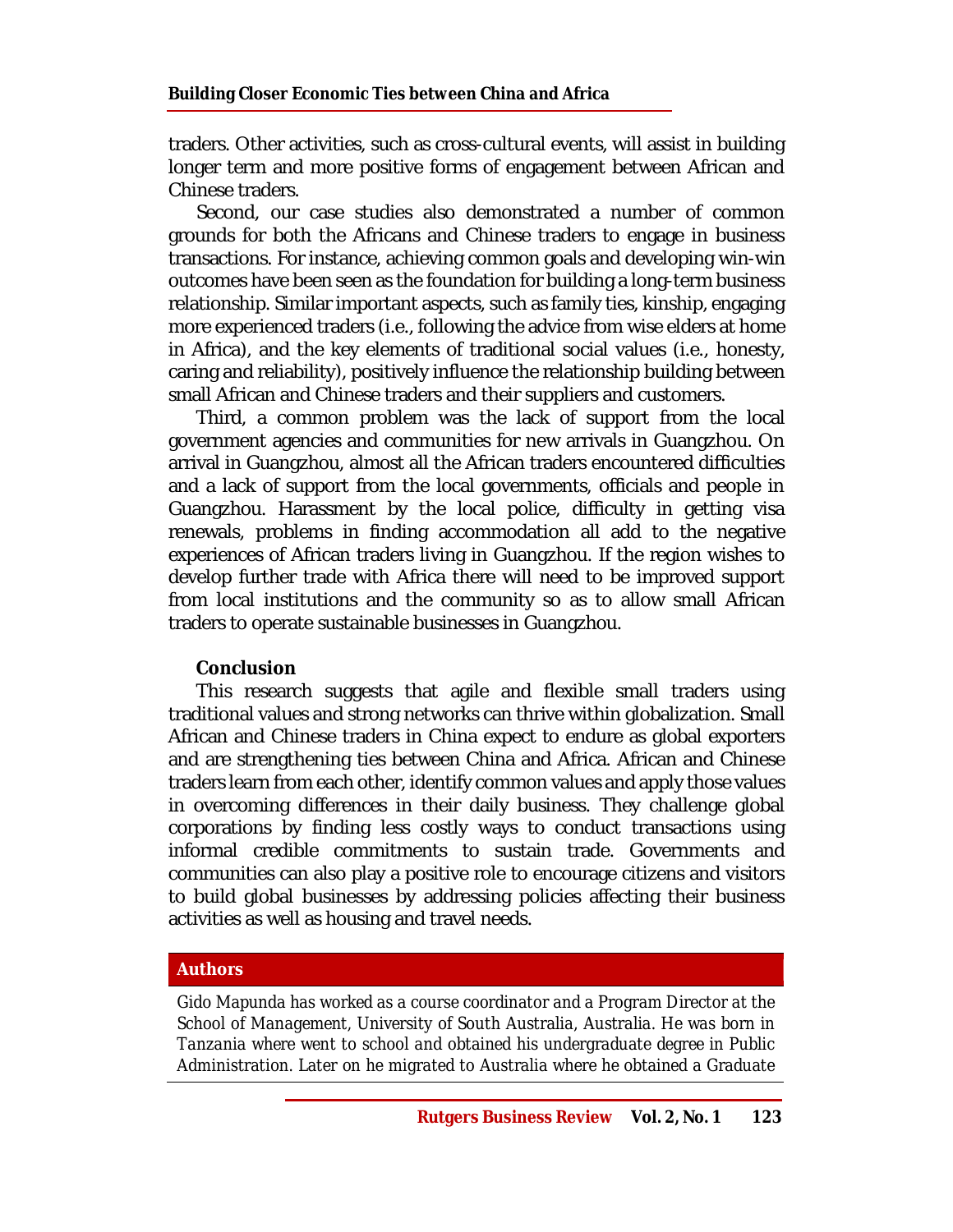*Diploma in Teaching from Melbourne State College, a Master's degree in Administration from Monash University, Melbourne and a PhD from RMIT University, Melbourne. He has more than 25 years tertiary teaching experience in Australia and overseas - Africa, Hong Kong, and Singapore. His research interests include management and leadership in developing nations, entrepreneurship and entrepreneurial leadership in emerging markets, social entrepreneurship, integrity and governance in emerging market, Global Chinese socio-economic influence with a focus on Sub-Sahara Africa. China is establishing pivotal socio-economic and cultural relationships with countries across Africa. These relationships are good and beneficial for china and the host countries. However, they are not without challenges – this is where researchers can make a contribution. He is committed to educational research that is about real people with real problems–research that is about making a positive difference to people's economic wellbeing and social advancement. All of the above is relevant. email: [gido.mapunda@unisa.edu.au](mailto:gido.mapunda@unisa.edu.au)*

*Xiaohui Wang is Professor in the Department of Business Administration at Lingnan (Universty) College, Sun Yat-Sen University, Guangzhou, China. He is Founding Director of Lingnan-ISC Environment, Health, and Safety Academy for Chinese Enterprises, and also the China Regional Editor for Chinese Management Studies. He received his Ph.D. from University of Minnesota, Twin Cities. Prof. Wang's research interests include Human Resource Development and Management, Organization Development and Change Management, EHS Management and Corporate Sustainability, Labor Relations and Labor Economics, and International Business. He has published over seventy journal articles and 8 books, and chaired a dozen of research projects in China. email: [wangxh@mail.sysu.edu.cn](mailto:wangxh@mail.sysu.edu.cn)*

*Denis Anthony (Tony) O'Malley is an Adjunct Research Fellow at University of South Australia. He holds a Bachelor degree in Civil Engineering (Adelaide, 1965), an MBA (Alberta, 1967) and a PhD in Economics (Alberta, 1975). For almost 40 years he provided consulting services on project and evaluation, economic development and strategy development to businesses, industries, regions and governments across Australia and overseas. In 2007 he was awarded the Medal in the General Division of the Order of Australia for services to the community of South Australia. He lives in Melbourne near his family and grandchildren and is active in research and community. His research interests include regional and institutional economics, small business and management ethics. email: [tony.omalley@adelaide.on.net](mailto:tony.omalley@adelaide.on.net)*

*John Benson is the Head of the School of Business, Monash University Malaysia. Professor Benson is a Fellow of the Academy of Social Sciences in Australia and a Senior Associate of St Antony's College at Oxford University. He has held visiting professorships at Oxford University and the London School of Economics in the*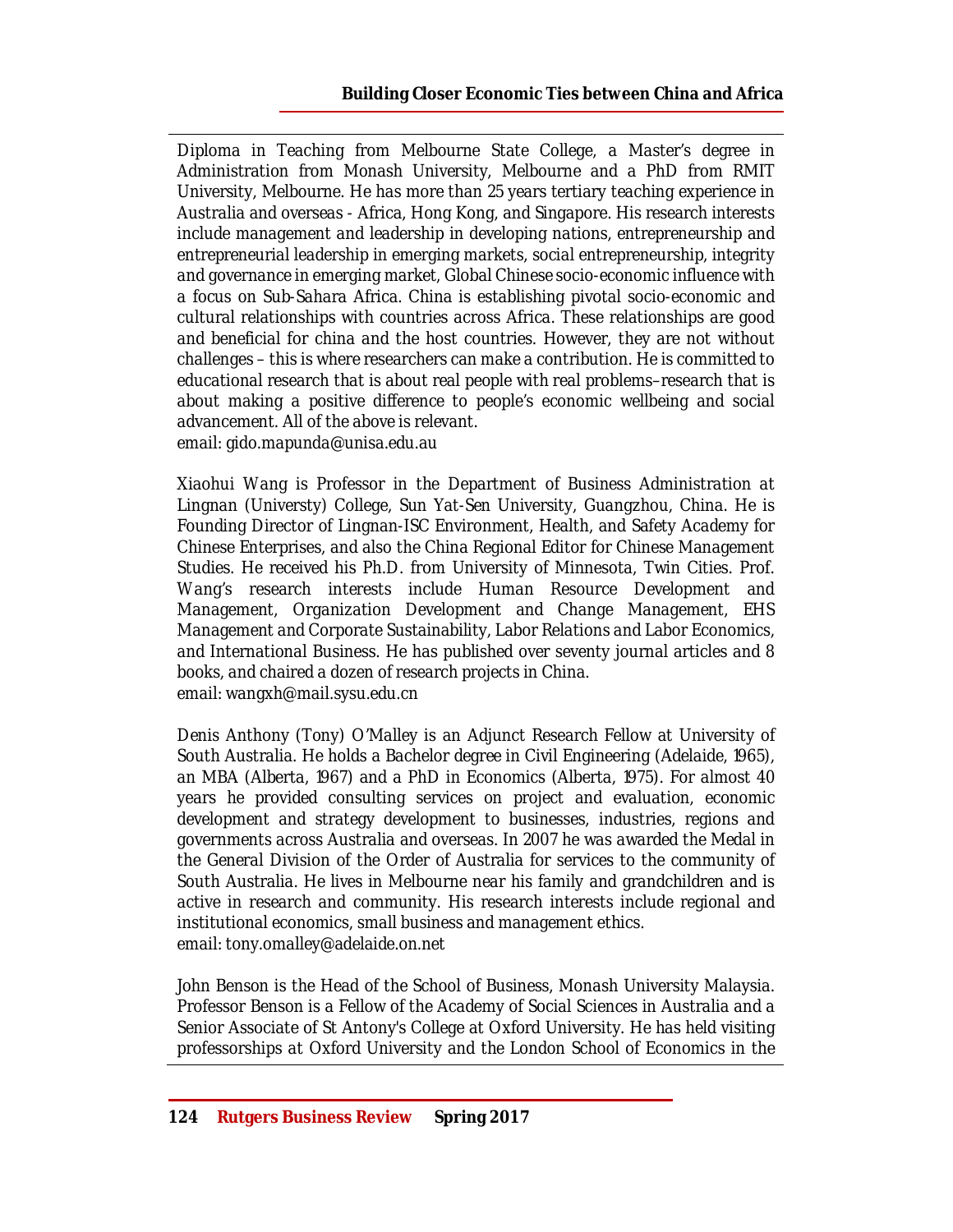*United Kingdom; University College Dublin, Ireland; Université Jean Moulin, Lyon 3 in France; and Osaka and Hiroshima national universities in Japan. John has been a frequent consultant to government, business and trade unions in Australia, Japan and Europe. John has published ten books and over one hundred and twenty academic journal articles and book chapters. His research has focused on employment relations, Japanese management, economic transformation in China, outsourcing and employee voice.*

*email: [john.benson@monash.edu](mailto:john.benson@monash.edu)* 

*Ying Zhu, PhD is Professor and Director of the Australian Centre for Asian Business at the University of South Australia. He has been working as a business leader as well as an academic leader in China and Australia for more than 30 years. He has published widely in the areas of international HRM, employment relations, labour*  law and regulations in Asia and economic development in Asia. His most recent *authored monographs are Managing Chinese Outward Foreign Direct Investment: From Entry Strategy to Sustainable Development in Australia (Palgrave 2015) with Dr. Charlie Huang, Teacher Management in China: The Transformation of Educational Systems (Routledge 2016) with Dr. Eva Huang and Professor John Benson, Business Leadership Development in China (Routledge 2015) with Dr. Shuang Ren and Professor Robert Wood, Law and Fair Work in China (Routledge 2013) with Professors Sean Cooney and Sarah Biddulph, and The Everyday Impact of Economic Reform in China (Routledge 2010) with Professors John Benson and Michael Webber.*

*email: [ying.zhu@unisa.edu.au](mailto:ying.zhu@unisa.edu.au)*

#### **Endnotes**

- 1. UNCOMTRADE. (2013). UN Comtrade Database. <http://comtrade.un.org/data/>
- 2. China FDI Report. (2011). *Zhongguo duiwai zhejie touzi tongji gongbao 2011 (China Foreign Direct Investment Statistical Report 2011).* Beijing: China Statistics Press.
- 3. UNCOMTRADE. (2013). UN Comtrade Database. <http://comtrade.un.org/data/>
- 4. Bodomo, A. (2010). The African trading community in Guangzhou: An Emerging Bridge for Africa-China Relations. *The China Quarterly*, *203*, 693-707.
- 5. Bodomo, A. (2012). *Africans in China: A Sociocultural Study and Its Implications for Africa-China Relations*. New York: Cambria Press.
- 6. Lyons, M., Brown, A., & Li, Z. (2012). In the Dragon's Den: African Traders in Guangzhou. *Journal of Ethnic and Migration Studies, 38*(5), 869-888.
- 7. Clark, H.R. (2006). Maritime Diasporas in Asia before da Gama: An Introductory Commentary. *Journal of the Economic & Social History of the Orient*, *49*(4), 384-394.
- 8. Chaffee, J. (2006). Diasporic identities in the historical development of the maritime Muslim communities of Song-Yuan China. *Journal of the Economic & Social History of the Orient, 49*(4), 395-420.
- 9. Morais, I. (2009). 'China Wahala': The tribulations of Nigerian 'Bushfallers' in a Chinese territory. *Journal of Global Cultural Studies, 5*. <http://transtexts.revues.org/> index281.html[accessed 25 April 2014]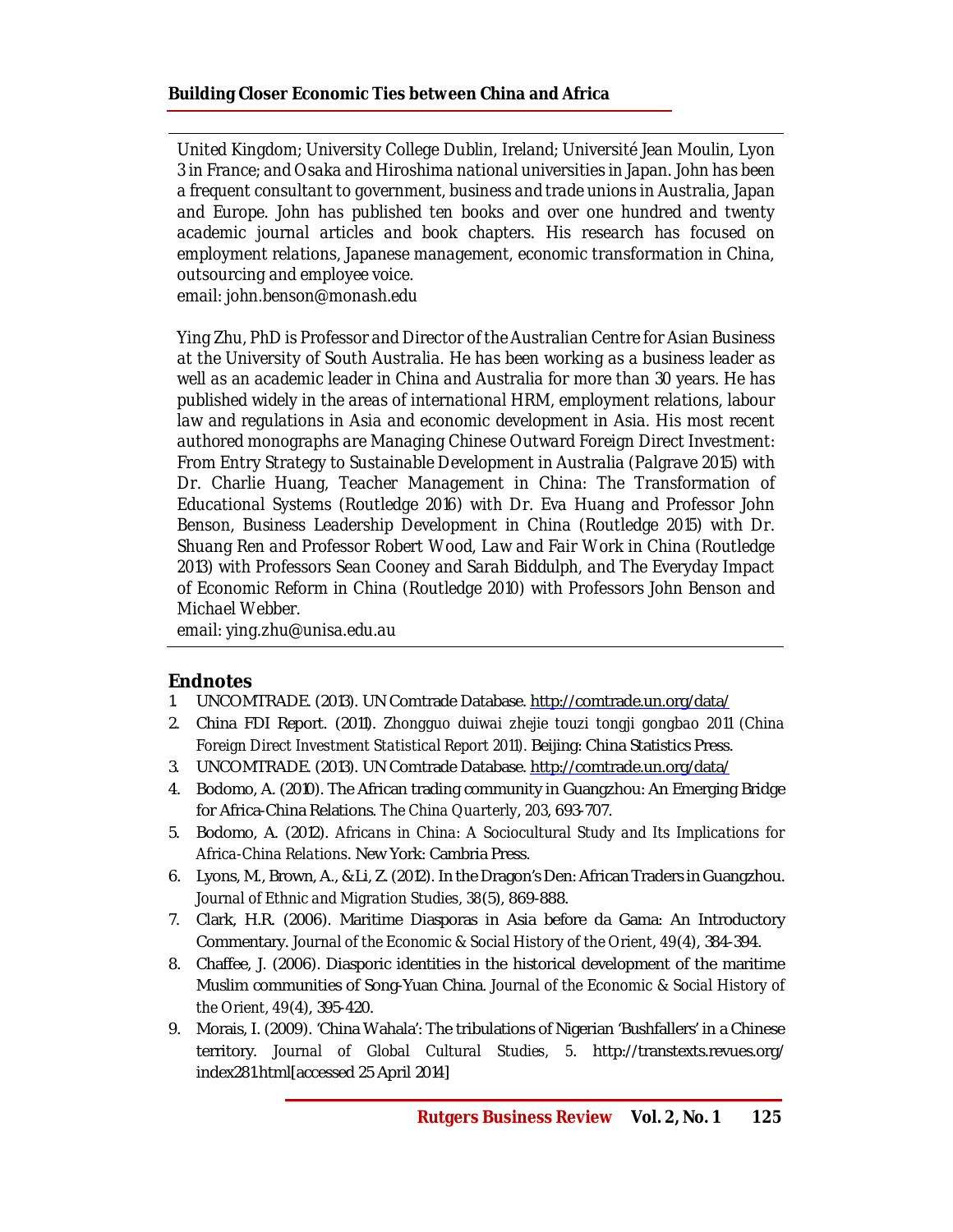- 10. Bodomo, A., & Teixiera-E-Silva, R. (2012). Language matters: The role of linguistic identity in the establishment of the Lusophone African community in Macau. *African Studies, 71*(1), 71-90.
- 11. Chaffee, J. (2006). Diasporic identities in the historical development of the maritime Muslim communities of Song-Yuan China. *Journal of the Economic & Social History of the Orient, 49*(4), 395-420.
- 12. Bodomo, A. (2012). *Africans in China: A Sociocultural Study and Its Implications for Africa-China Relations*. New York: Cambria Press.
- 13. Bodomo, A. (2010). The African trading community in Guangzhou: An Emerging Bridge for Africa-China Relations. *The China Quarterly*, 203, 693-707.
- 14. Bodomo, A. (2012). *Africans in China: A Sociocultural Study and Its Implications for Africa-China Relations*. New York: Cambria Press.
- 15. Bodomo, A. (2010). The African trading community in Guangzhou: An Emerging Bridge for Africa-China Relations. *The China Quarterly*, 203, 693-707.
- 16. Bodomo, A. (2012). *Africans in China: A Sociocultural Study and Its Implications for Africa-China Relations*. New York: Cambria Press.
- 17. Bodomo, A., & Ma, G. (2010). From Guangzhou to Yiwu: Emerging Facets of the African Diaspora in China. *International Journal of African Renaissance Studies, 5*(2), 283-289.
- 18. Bredeloup, S. (2012). African Trading Post in Guangzhou: Emergent or Recurrent Commercial Form?. *African Diaspora,* 5, 27-50.
- 19. Haugen, H.Ø. (2011). Chinese exports to Africa: Competition, complementarity and cooperation between Micro-Level Actors. *Forum for Development Studies, 38*(2), 157-176.
- 20. Lyons, M., Brown, A., & Li, Z. (2008). The 'third tier' of globalization. *City: Analysis of Urban Trends, Culture, Theory, Policy, Action, 12*(2), 196-206.
- 21. Lyons, M., Brown, A., & Li, Z. (2012). In the Dragon's Den: African Traders in Guangzhou. *Journal of Ethnic and Migration Studies, 38*(5), 869-888.
- 22. Lyons, M., Brown, A., & Li, Z. (2012). In the Dragon's Den: African Traders in Guangzhou. *Journal of Ethnic and Migration Studies, 38*(5), 869-888.
- 23. Karim, K.H. (1998, June). From ethnic media to global media: Transnational communication networks among diasporic communities. WPTC-99-02, International Comparative Research Group, Strategic Research and Analysis, Canadian Heritage, <http://www.transcomm.ox.ac.uk/working%20papers/karim.pdf>
- 24. Mathews, G., & Yang, Y. (2012). How Africans pursue low-end globalization in Hong Kong and mainland China. *Journal of Current Chinese Affairs, 41*(2), 95-120.
- 25. Lyons, M., Brown, A., & Li, Z. (2008). The 'third tier' of globalization. *City: Analysis of Urban Trends, Culture, Theory, Policy, Action, 12*(2), 196-206.
- 26. Bodomo, A. (2010). The African trading community in Guangzhou: An Emerging Bridge for Africa-China Relations. *The China Quarterly*, 203, 693-707.
- 27. Bodomo, A. (2012). *Africans in China: A Sociocultural Study and Its Implications for Africa-China Relations*. New York: Cambria Press.
- 28. Lyons, M., Brown, A., & Li, Z. (2012). In the Dragon's Den: African Traders in Guangzhou. *Journal of Ethnic and Migration Studies, 38*(5), 869-888.
- 29. Bodomo, A. (2012). *Africans in China: A Sociocultural Study and Its Implications for*